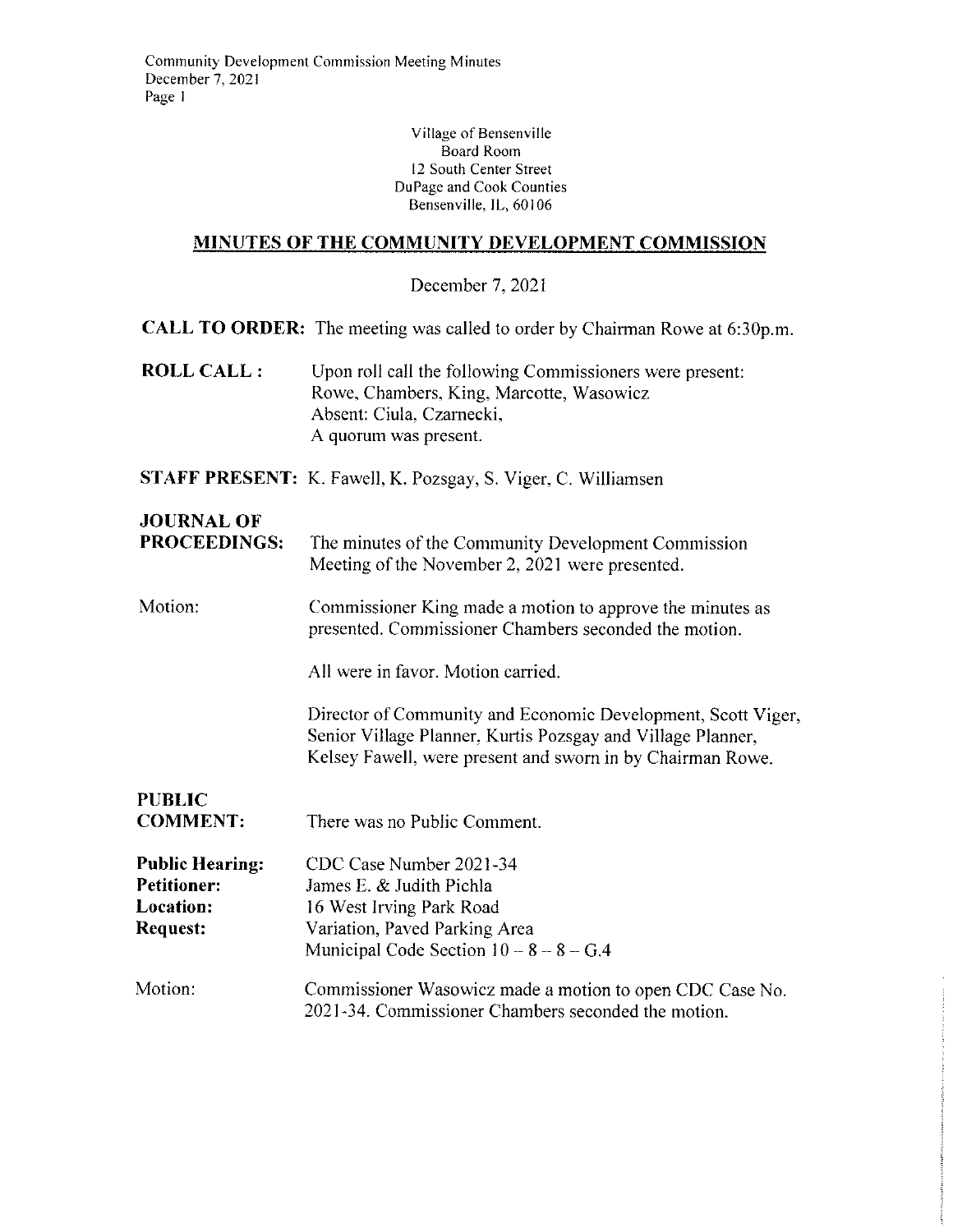**Community Development Commission Meeting Minutes**  December 7. 2021 Page 2

**ROLL CALL:** Upon roll call the following Commissioners were present: Rowe, Chambers, King, Marcotte, Wasowicz Absent: Ciula, Czarnecki A quorum was present

Chairman Rowe opened CDC Case No. 2021-34 at 6:32 p.m.

Village Planner, Kelsey Fawell was present and sworn in by Chairman Rowe. Ms. Fawell stated a Legal Notice was published in the Daily Herald on November 18, 2021. Ms. Fawell stated a certified copy of the Legal Notice is maintained in the CDC file and is available for viewing and inspection at the Community & Economic Development Department during regular business hours. Ms. Fawell stated Village personnel posted a Notice of Public Hearing sign on the property, visible from the public way on November 18, 2021. Ms. Fawell stated on November 17, 2021 Village personnel mailed from the Bensenville Post Office via First Class Mail a Notice of Public Hearing to taxpayers of record within 250' of the property in question. Ms. Fawell stated an affidavit of mailing executed by  $C \& ED$  personnel and the list of recipients are maintained in the CDC file and are available for viewing and inspection at the Community & Economic Development department during regular business hours.

Ms. Fawell stated the Petitioner is seeking a Variation in order to pave a 20· by 40' paved parking area in the rear yard of their property to be accessed from the alley. Ms. Fawell stated the majority of the proposed area  $-$  already used for vehicle parking  $$ is predominantly gravel, for which the Petitioner has received numerous correction notices and appeared at administrative adjudication.

James Pichla, property owner, was present and sworn in by Chairman Rowe. Mr. Pichla stated he has owned the property for a little over fifty years. Mr. Pichla stated the property was purchased with gravel for parking. Mr. Pichla stated they are requesting a 20<sup>'</sup> x 40' parking pad to allow the three vehicles that live in the house to park along with his daughter's vehicle when she comes to visit on weekends.

Chairman Rowe asked if there is a garage on the property. Mr. Pichla stated there is no garage on the property.

Chairman Rowe asked if Mr. Pichla planned to construct a garage on the property. Mr. Pichla stated he is not going to build a garage on the property.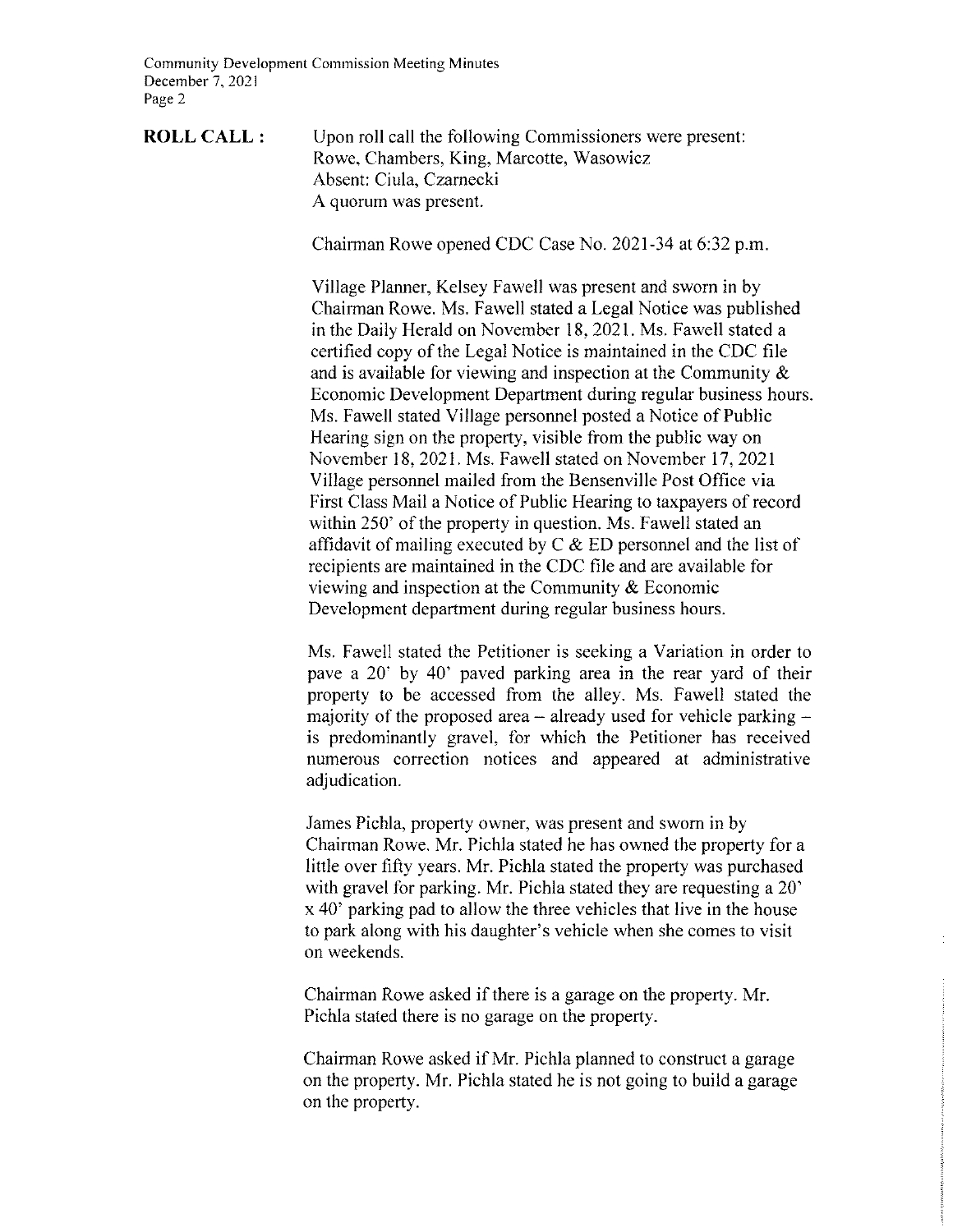#### **Public Comment**

Chairman Rowe asked if there were any members of the Public that would like to make comment. There were none.

Ms. Fawell reviewed the Findings of Fact for the proposed variance permit as presented in the Staff Report consisting of:

I) **Public Welfare:** The proposed Variation will not endanger the health, safety, comfort, convenience, and general welfare of the public.

**Applicant's Response: Parking cars in a parking area without a garage will not endanger the health, safety, comfoll, convenience, and general welfare of the pub be.** 

2) **Compatible with Surrounding Character:** The proposed Variation is compatible with the character of adjacent properties and other property within the immediate vicinity of the proposed Variation.

**Applicant's Response: Having parked cars in a parking area is compatible with the character of adjacent properties and other property within the immediate vicinity of the proposed variation.** 

3) **Undue Hardship:** The proposed Variation alleviates an undue hardship created by the literal enforcement of this title.

**Applicant's Response: There is no other location on the subject property to park cars. Thus, the proposed variation alleviates an undue hardship created by the literal enforcement of this title.** 

4) **Unique Physical Attributes:** The proposed Variation is necessary due to the unique physical attributes of the subject property, which were not deliberately created by the applicant.

**Applicant's Response: The subject property does not have a detached garage. Applicant did not deliberately created this situation that the subject property has no garage.** 

5) **Minimum Deviation Needed:** The proposed Variation represents the minimum deviation from the regulations of this title necessary to accomplish the desired improvement of the subject property.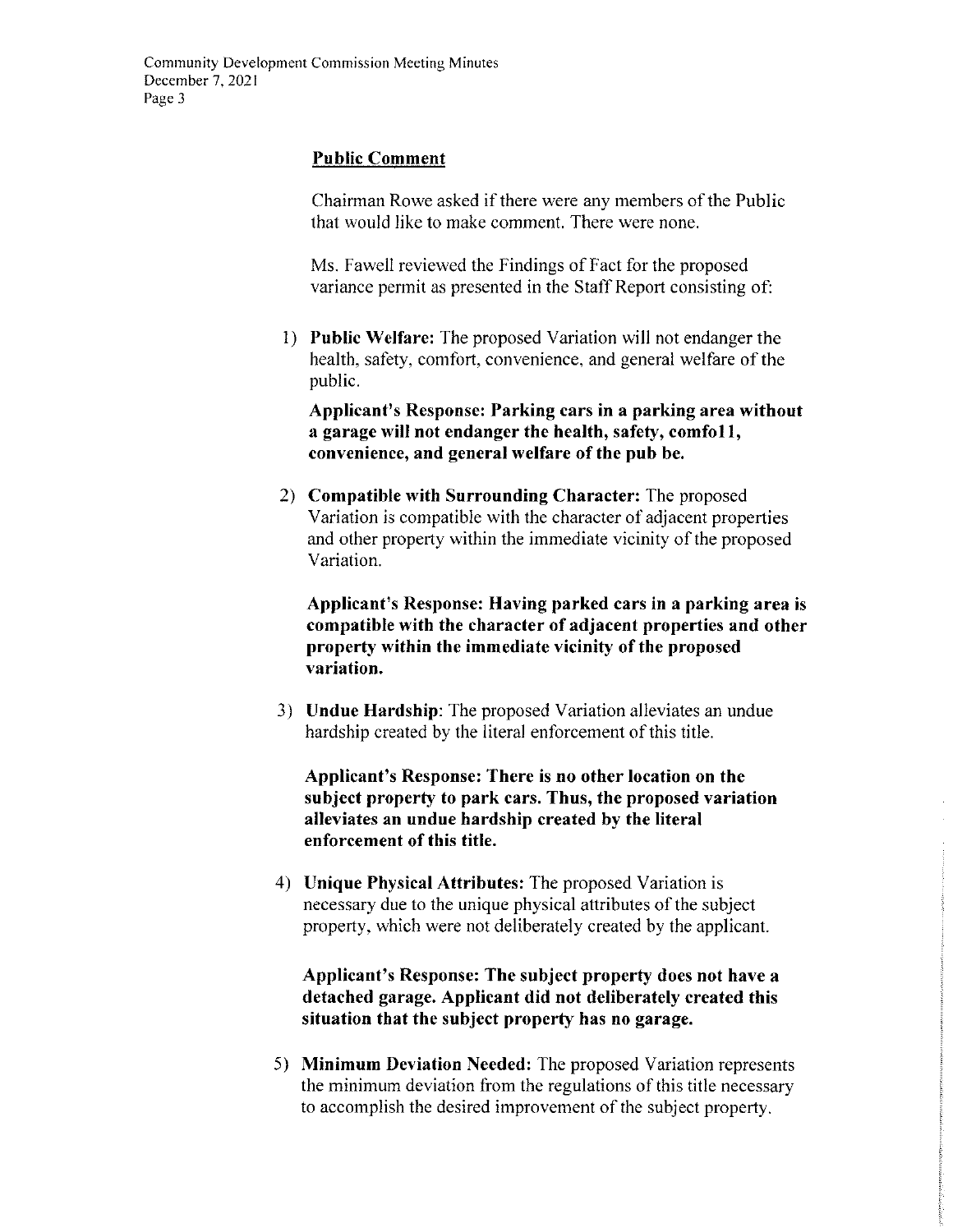#### **Applicant's Response: There is no lesser way to park cars on the subject property except by granting the proposed variation.**

6) **Consistent with Ordinance and Plan:** The proposed Variation is consistent with the intent of the Comprehensive Plan, this title, and the other land use policies of the Village.

#### **Applicant's Response: Allowing cars to park in a parking area even though there is no garage on the property is consistent with the intent of the Comprehensive Plan, this title, and the other land use policies of the Village.**

Ms. Fawell stated Staff recommends the approval of the above Findings of Fact and therefore the Approval of the Variation for a Paved Parking Area nonadjacent to the garage at 16 W Irving Park Road with the following conditions:

- I) Driveway grade shall not negatively impact any neighboring properties. Drainage shall be pitched toward the alley;
- 2) The paved parking area shall have a maximum area of 20 feet by 20 feet;
- 3) The paved parking area shall be located one foot or more from the interior lot line and three feet or less from the rear lot line; and
- 4) Any remaining gravel area shall be restored to green space.

There were no questions from the Commission.

- Motion: Commissioner Chambers made a motion to close CDC Case No. 2021-34. Chairman Rowe seconded the motion.
- ROLL CALL: Ayes: Rowe, Chambers, King, Marcotte, Wasowicz

Nays: None

All were in favor. Motion carried.

Chairman Rowe closed CDC Case No. 2021-34 at 6:42 p.m.

Motion: Commissioner Wasowicz made a combined motion to approve the Findings of Fact and Approval of a Variation, Paved Parking Area, Municipal Code Section 10-8-8-G.4 with the above mentioned conditions of approval. Chairman Rowe seconded the motion.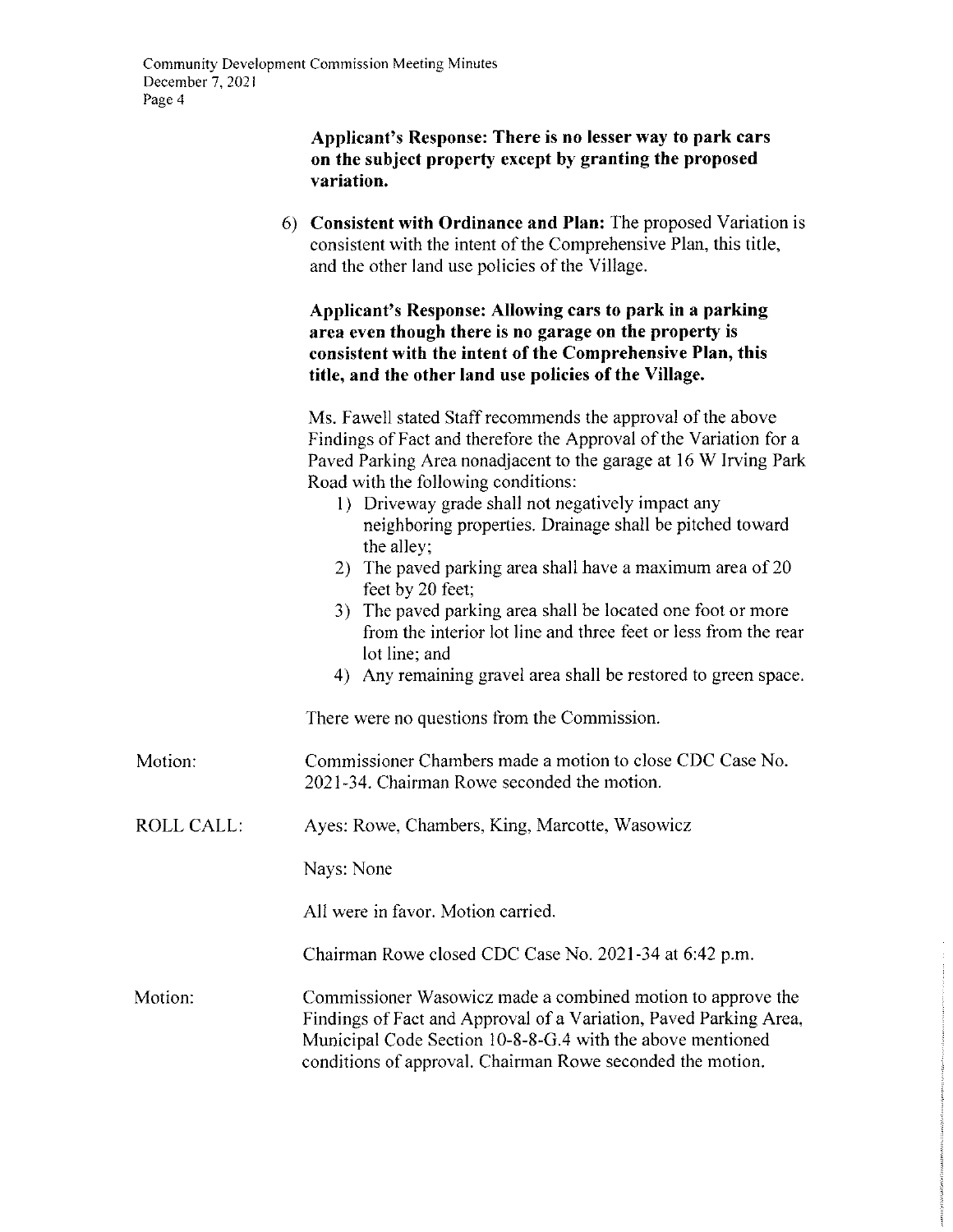**Community Development Commission Meeting Minutes**  December 7, 2021 Page 5

| <b>ROLL CALL:</b>                                                            | Ayes: Chambers, King, Wasowicz                                                                                                                                                                                                                                                                                                                                                                                                                                                                                                                                                                                                                                                                                                                                                                                                                                                                                                                                                                                      |
|------------------------------------------------------------------------------|---------------------------------------------------------------------------------------------------------------------------------------------------------------------------------------------------------------------------------------------------------------------------------------------------------------------------------------------------------------------------------------------------------------------------------------------------------------------------------------------------------------------------------------------------------------------------------------------------------------------------------------------------------------------------------------------------------------------------------------------------------------------------------------------------------------------------------------------------------------------------------------------------------------------------------------------------------------------------------------------------------------------|
|                                                                              | Nays: Rowe, Marcotte                                                                                                                                                                                                                                                                                                                                                                                                                                                                                                                                                                                                                                                                                                                                                                                                                                                                                                                                                                                                |
|                                                                              | Motion carried.                                                                                                                                                                                                                                                                                                                                                                                                                                                                                                                                                                                                                                                                                                                                                                                                                                                                                                                                                                                                     |
| <b>Public Hearing:</b><br><b>Petitioner:</b><br>Location:<br><b>Request:</b> | CDC Case Number 2021-35<br>Arkadiusz Krynski & Jacenty Rapacz<br>238 Park Street<br><b>Site Plan Review</b><br><b>Municipal Code Section 10-3-2</b><br><b>Variation, Interior Side Yard Setbacks</b><br>Municipal Code Section 10-6-8-1<br><b>Variation, Off-Street Parking Dimensions</b><br>Municipal Code Section 10-8-6-1<br>Variation, Outdoor Storage Area Location<br>Municipal Code Section 10-7-3.X-1<br><b>Variation, Fence in Front Yard</b><br>Municipal Code Section 10-7-4.C-7.a<br><b>Variation, Parking Lot Landscaping</b><br><b>Municipal Code Section 10-9-5</b>                                                                                                                                                                                                                                                                                                                                                                                                                                 |
| Motion:                                                                      | Commissioner Chambers made a motion to open CDC Case No.<br>2021-35. Commissioner King seconded the motion.                                                                                                                                                                                                                                                                                                                                                                                                                                                                                                                                                                                                                                                                                                                                                                                                                                                                                                         |
| <b>ROLL CALL :</b>                                                           | Upon roll call the following Commissioners were present:<br>Rowe, Chambers, King, Marcotte, Wasowicz<br>Absent: Ciula, Czarnecki<br>A quorum was present.                                                                                                                                                                                                                                                                                                                                                                                                                                                                                                                                                                                                                                                                                                                                                                                                                                                           |
|                                                                              | Chairman Rowe opened CDC Case No. 2021-35 at 6:46 p.m.<br>Village Planner, Kelsey Fawell was present and sworn in by<br>Chairman Rowe. Ms. Fawell stated a Legal Notice was published<br>in the Daily Herald on November 18, 2021. Ms. Fawell stated a<br>certified copy of the Legal Notice is maintained in the CDC file<br>and is available for viewing and inspection at the Community $\&$<br>Economic Development Department during regular business hours.<br>Ms. Fawell stated Village personnel posted a Notice of Public<br>Hearing sign on the property, visible from the public way on<br>November 18, 2021. Ms. Fawell stated on November 17, 2021<br>Village personnel mailed from the Bensenville Post Office via<br>First Class Mail a Notice of Public Hearing to taxpayers of record<br>within 250' of the property in question. Ms. Fawell stated an<br>affidavit of mailing executed by $C & E$ ED personnel and the list of<br>recipients are maintained in the CDC file and are available for |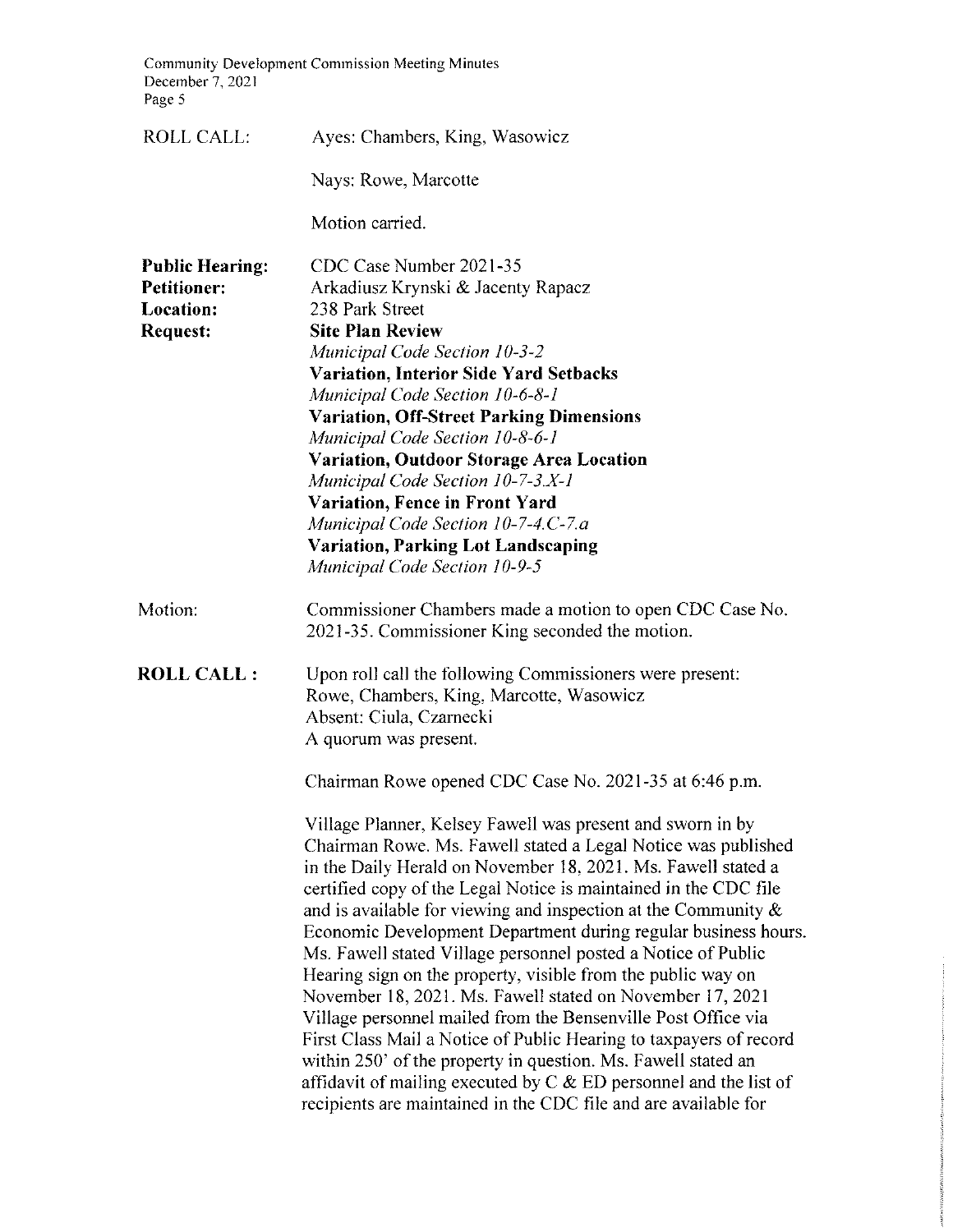viewing and inspection at the Community & Economic Development department during regular business hours.

Ms. Fawell stated the Petitioner is seeking approval of a Site Plan and number of Variations to construct a 16' high, 2,000 SF warehouse and storage building for their contracting business. Ms. Fawell stated as the subject property fronts both Marion Court and Park Avenue, it is considered to have two front yards.

Ms. Fawell stated the proposed steel building is to have two drivein doors. and light-trucks will access the site from both streets. Ms. Fawell stated an outdoor storage area and small parking lot is located in the front yard facing Marion Court, and the Petitioner has submitted plans that indicate the areas will screened by a fence. Ms. Fawell stated two options of floor plans have been submitted, as well as pictures of neighboring properties with site designs and uses similar to their request.

Arkadiusz Krynski and, Property Owner, and Beata Krynski were present and sworn in by Chairman Rowe. Ms. Gonzalez reviewed the proposed plans. Mr. Krynski reviewed the proposed plans with the commission. Mr. Krynski stated the building will be used occasionally throughout the year. Mr. Krynski stated he is a concrete workers and his equipment will be kept on job sites during the construction season. Mr. Krynski stated the neighborhood on Marion Court will not be disturbed by his business operation.

There were no questions from the Commission.

#### **Public Comment**

Chairman Rowe asked if there were any members of the Public that would like to make comment. There were none.

Ms. Fawell reviewed the Findings of Fact for the proposed Site Plan Review in the Staff Report consisting of:

1. **Surrounding Character:** The site plan for the proposed development is consistent with the existing character and zoning of adjacent properties and other property within the immediate vicinity of the proposed development.

**Applicant's Response: The site plan for the proposed development is consistent with the existing character and zoning of adjacent properties because adjacent properties**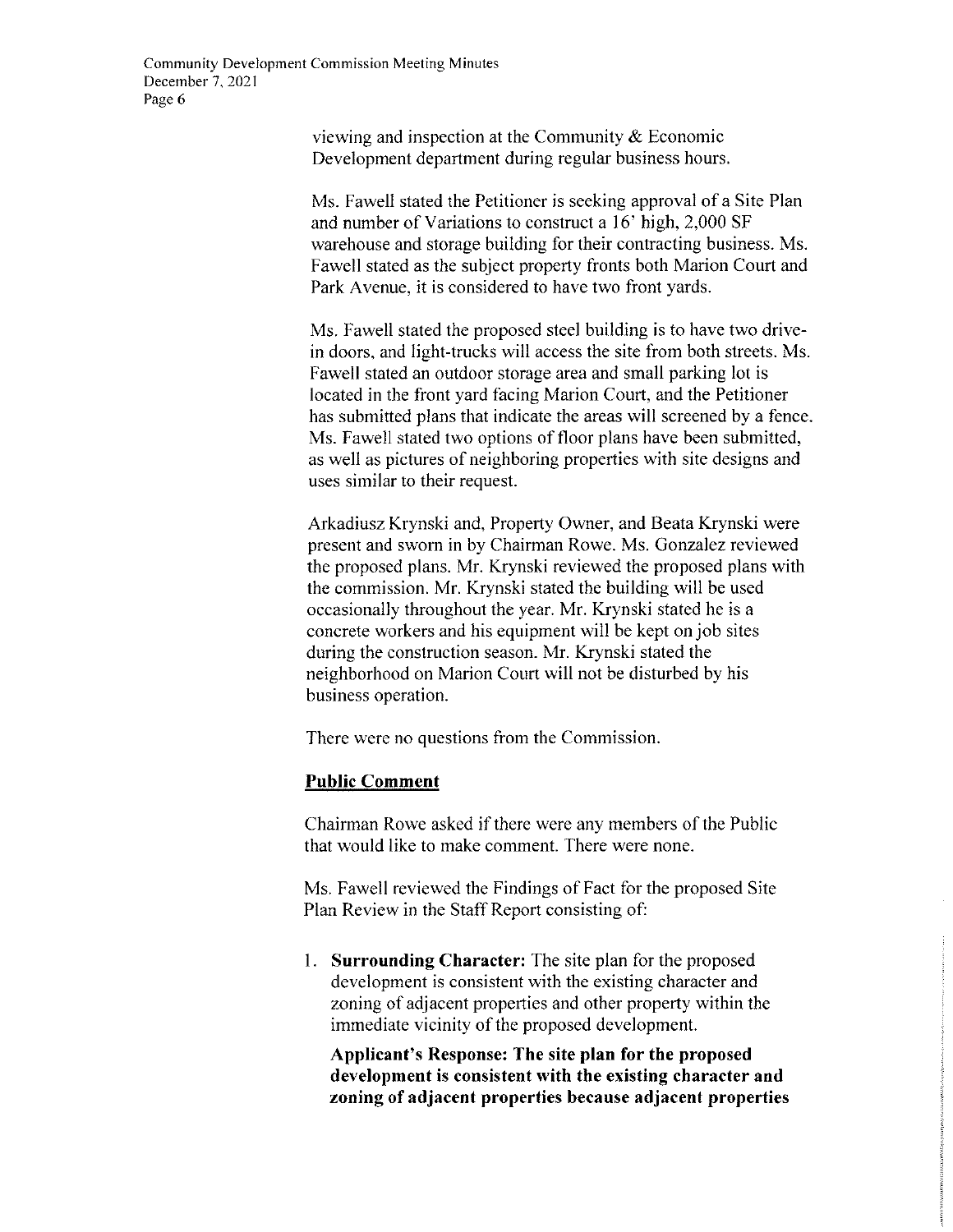# **from N, S, E sides are 1-1 light industrial properties. Only the W side on the other side of Marion street is partially residential, also adjacent to commercial 1-1 from N side.**

2. **Neighborhood Impact:** The site plan for the proposed development will not adversely impact adjacent properties and other properties within the immediate vicinity of the proposed development.

**Applicant's Response: The site plan for the proposed development will not adversely impact adjacent properties and other properties within the immediate vicinity because it is bordering with other light industrial properties from N,S,E side. Our activity in the planned development will mainly consist in the storage of our construction equipment, without any other industrial activity.** 

3. **Public Facilities:** The site plan for the proposed development will be provided with adequate utilities, access roads, parking, loading, drainage, stormwater flow paths, exterior lighting, and/or other necessary facilities.

**Applicant's Response: Our architect will perform a set of drawings necessary to get approval from the Village of Bensenville according to building codes and other standards for this kind of development. These drawings will be provided with the adequate utilities, access roads, parking, loading, drainage, storm water flow paths, exterior lighting, and/or other necessary facilities.** 

4. **Environmental Preservation:** The site plan for the proposed development is designed to preserve the environmental resources of the zoning lot.

**Applicant's Response: We will plant trees to provide shade for 40% of the parking We will also provide landscape buffers (various shrubs, plants, etc.) to screen the lot on both Marion and Park. Our plan would be designed by a professional architect to preserve the environmental resources.**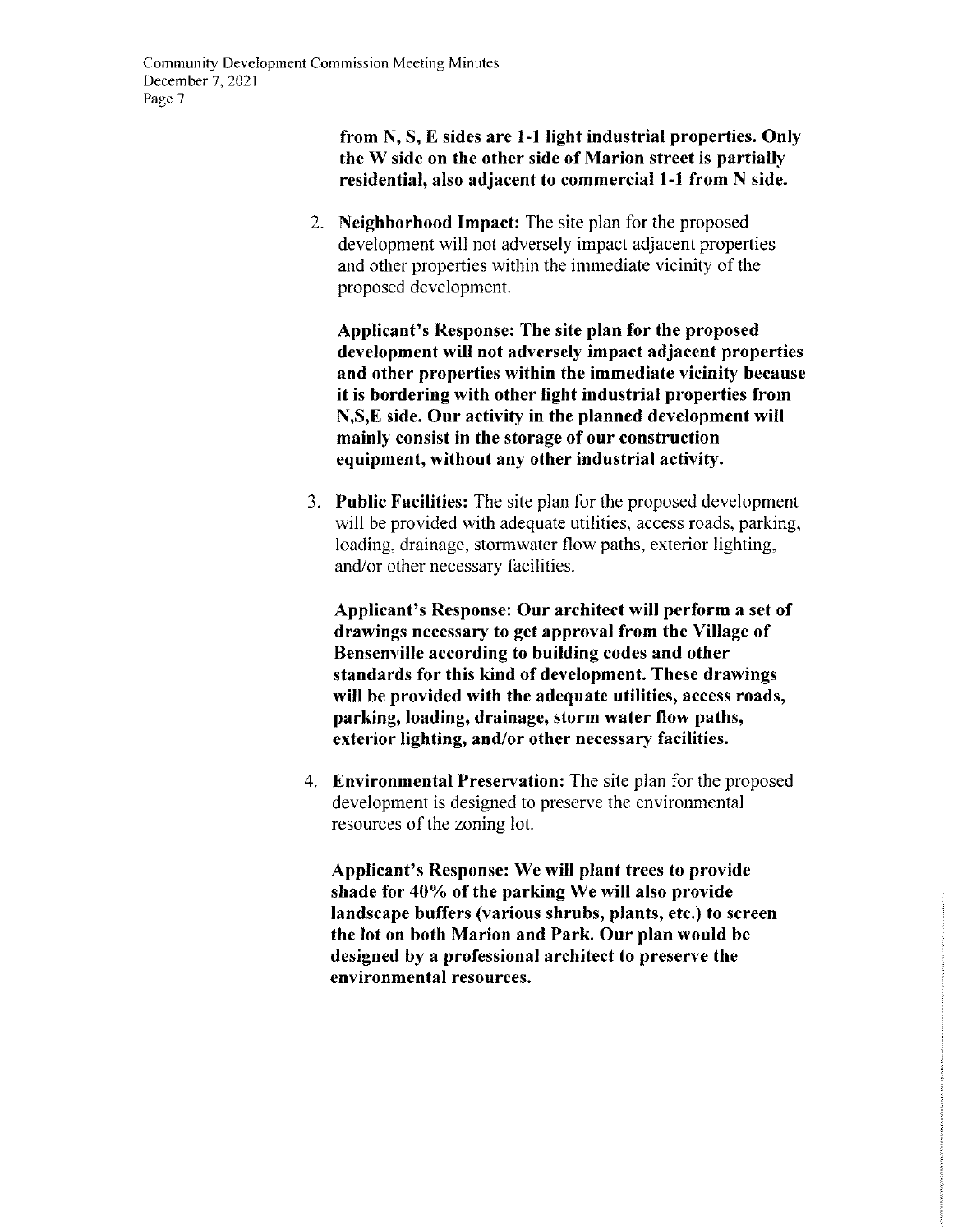5. **On-site Pedestrian Circulation System:** The site plan shall accommodate on-site pedestrian circulation from parking areas, plazas, open space, and public rights-of-way. Pedestrian and vehicular circulation shall be separated to the greatest extent possible.

**Applicant's Response: Our development plan has a small warehouse building with driveway from both sides E and W to make an access to the building and there is also a walkway from W side to office area, so all rules regarding pedestrian circulation and vehicular traffic are met.** 

6. **Vehicle Ingress and Egress:** The site plan shall locate curb cuts for safe and efficient ingress and egress of vehicles. The use of shared curb cuts and cross-access easements shall be provided when appropriate.

# **Applicant's Response: There are no curbs on the street from Marion Ct and Park Ave.**

7. **Architectural Design:** The site plan for the proposed development includes architectural design that contributes positively to the Village's aesthetic appearance.

#### **Applicant's Response: Our site plan was designed according to clues and remarks of the Village of Bensenville Zoning Department.**

8. **Consistent with Title and Plan:** The site plan for the proposed development is consistent with the intent of the Comprehensive Plan, this title, and the other land use policies of the Village.

**Applicant's Response: The site plan for proposed development would be consistent with the intent of the Comprehensive Plan. We are going to build a warehouse building for storage use and what is shown on the site plan would be consistent with the Comprehensive Plan with more detailed information.** 

Ms. Fawell reviewed the Findings of Fact for the proposed variations in the Staff Report consisting of: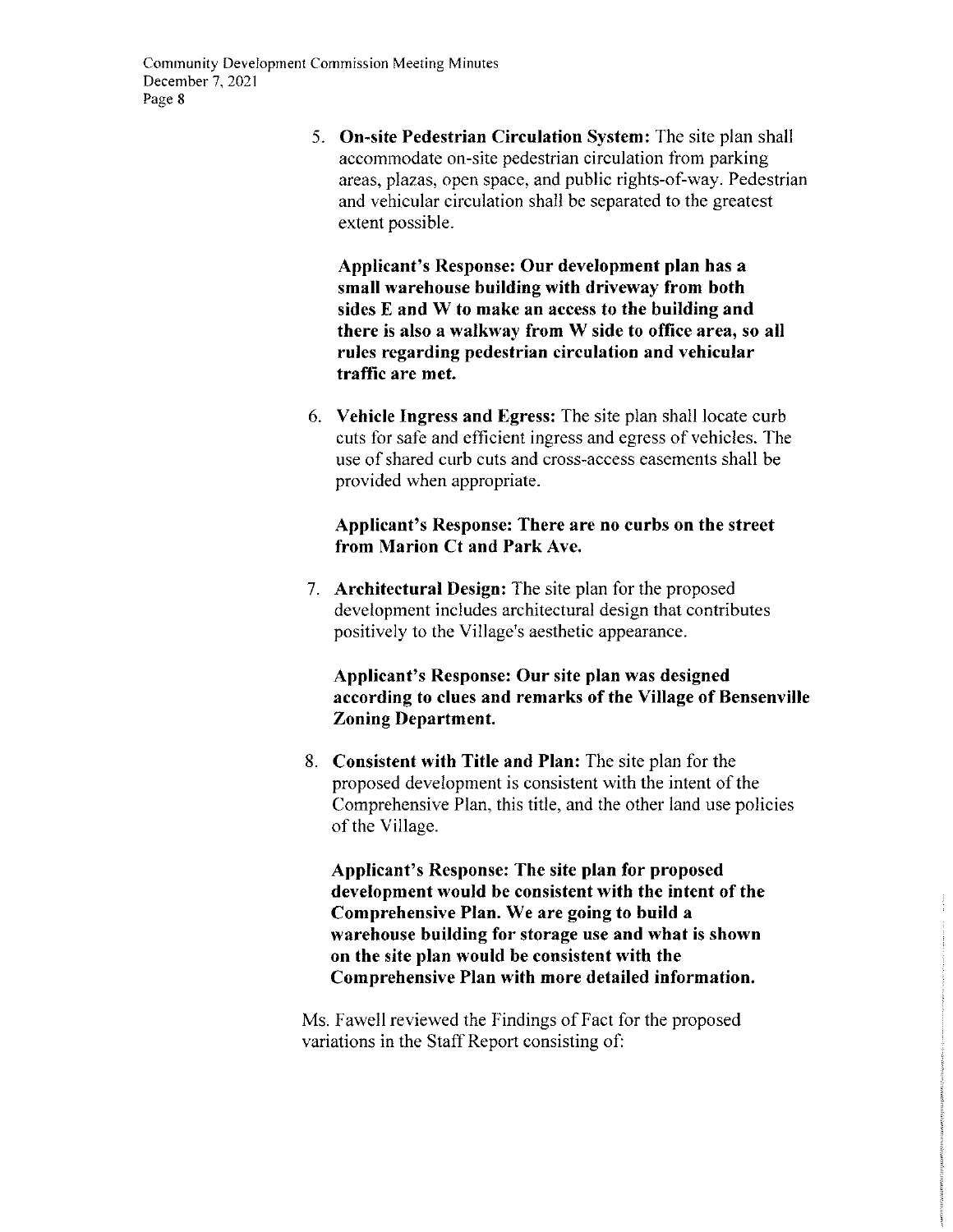I) Public Welfare: The proposed Variation will not endanger the health, safety, comfort, convenience, and general welfare of the public.

Applicant's Response: The proposed variation: "Minimum interior side yard setback for lots in the 1-1 District is I Oft, our proposed 5ft will not endanger the health, safety, comfort, convenience and general welfare of the public because we are not going to use the site of the yard for storage or any other activity. On both sides of the property would be landscaping -grass area. We are not going to have any windows on the N and S side of the proposed building. The other proposed variation: "Fence from Marion street" We also want to have a backyard screened with the fence and gate from the North side (toward Marion St) The reason that we want to make this variation is that we plan to occasionally park our equipment. There is a residential area on the other side of the street Marion Ct but far enough to make a turn, back up or drive out our parking lot. Marion Ct is a low traffic street. Our equipment is not noisy (quiet) so we are not going to disturb our neighbors. Besides that our equipment is parked for the most of time of the year on our job sites. We are also going to use a proposed building area to store (park) our equipment. So the paved area from Marion Ct site has a multipurpose use for storage of some materials and tools, not mainly to park our equipment. Other properties also use Marion Ct site to park their commercial vehicle fleet (see attached pictures). Besides that we are not going to make machinery parks, but just park our little equipment on our property lot, like others property owners are doing and they are allowed. So we completely cannot understand why these are going to be such big issues.

Third variation is to determine the Marion Ct site of our property as a backyard. We would like to have a front from Park St and back from Marion Ct, because the whole block (all warehouses) are situated the same way. Some of them even have parking and storage from Marion Ct site (see attached pictures).

2) Compatible with Surrounding Character: The proposed Variation is compatible with the character of adjacent properties and other property within the immediate vicinity of the proposed Variation.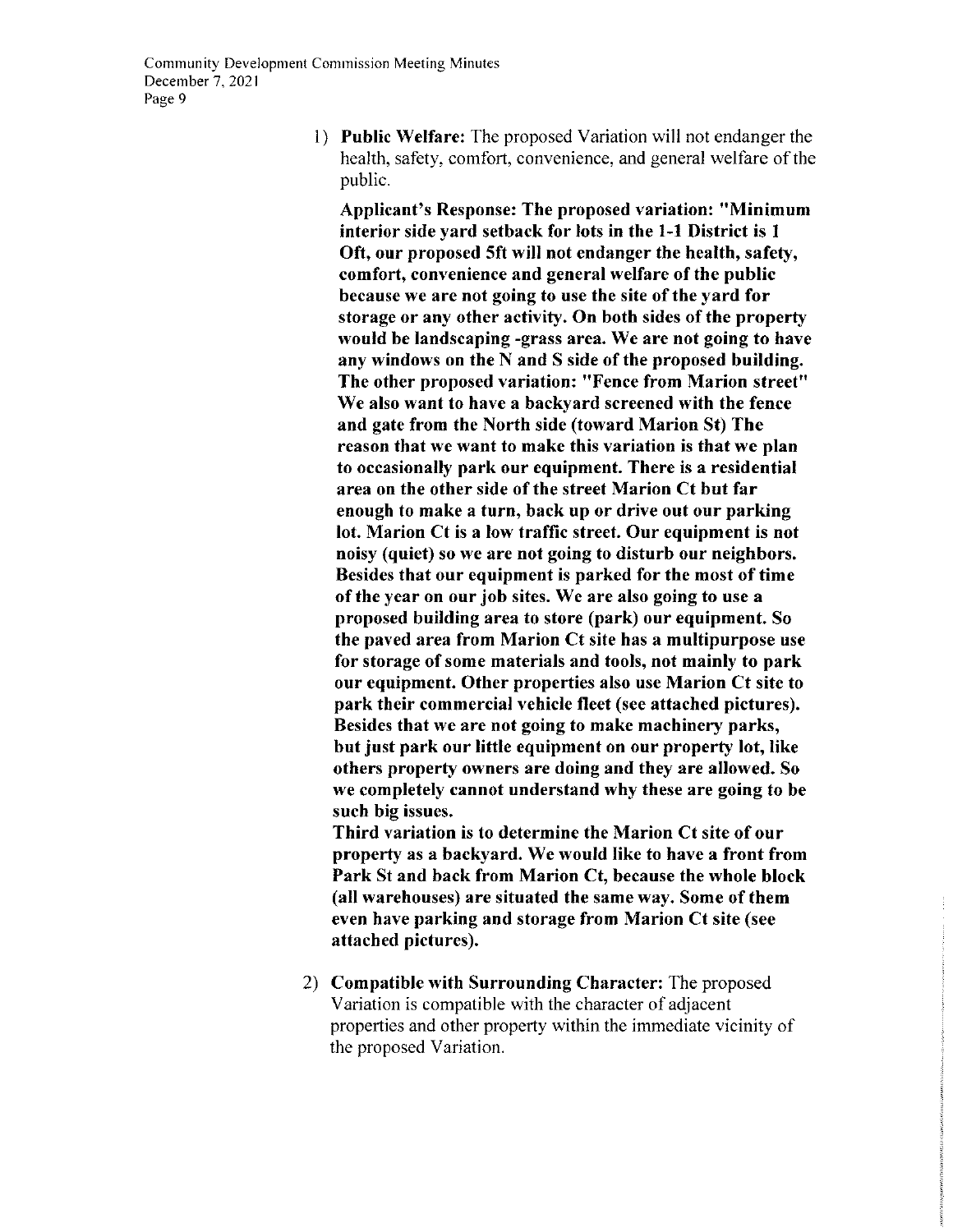Applicant's Response: The proposed variation is compatible with the character of adjacent properties because other properties also have a fence with gate from Marion Ct. There is a fence with gate at property address 214 S Park St, Bensenville. Fence is from Marion Ct. This house has the same situation -2 fronts (Park St and Marion Ct) and no back yards. They use a site from Marion Ct for parking and storage purpose (see attached pictures). Other properties also use Marion Ct site to park their commercial vehicle fleet (see attached pictures). Set back 5ft is required because of the size (width -S0ft of the property lot) and will not change anything in the character of the immediate vicinity.

We would like to deny staff recommendations regarding site layout of the building and parking location. All warehouses are situated the same way. They have their fronts toward Park St and their back toward Marion Ct. Some of them have storage and parking from Marion Ct (see attached pictures). All warehouses are connected to media (electricity, gas, sewerage, water) from Park St. That is going to be the same situation with our proposed building. We would like to have a media connection to the front of the building. We also have an address: 238 Park St Bensenville, so it is determined where our front is. If we perform a mirror of this development the other way it would be sensational -only our building will be situated that way.

3) Undue Hardship: The proposed Variation alleviates an undue hardship created by the literal enforcement of this title.

Applicant's Response: Like it was told in point 2 the width of the yard is 50ft, so it is impossible to build a building 30ft wide to be useful for our needs. Because we are limited to having 25% of outside storage we would like to use a building area to park and store our equipment ( 4 wheel truck with flatbed trailer, bobcat skid steer loader, mini excavator) especially during winter time. We had a bad experience last winter where all our construction equipment was destroyed by wildlife -squirrels and it required very expensive repairs. After winter we couldn't start our work for 2 months because of these damages. The cost of the repairs and the loss of the work for 2 months made it a very difficult situation where we were close to bankruptcy. We want to use the area with doors on both sides to park our truck and trailer and the side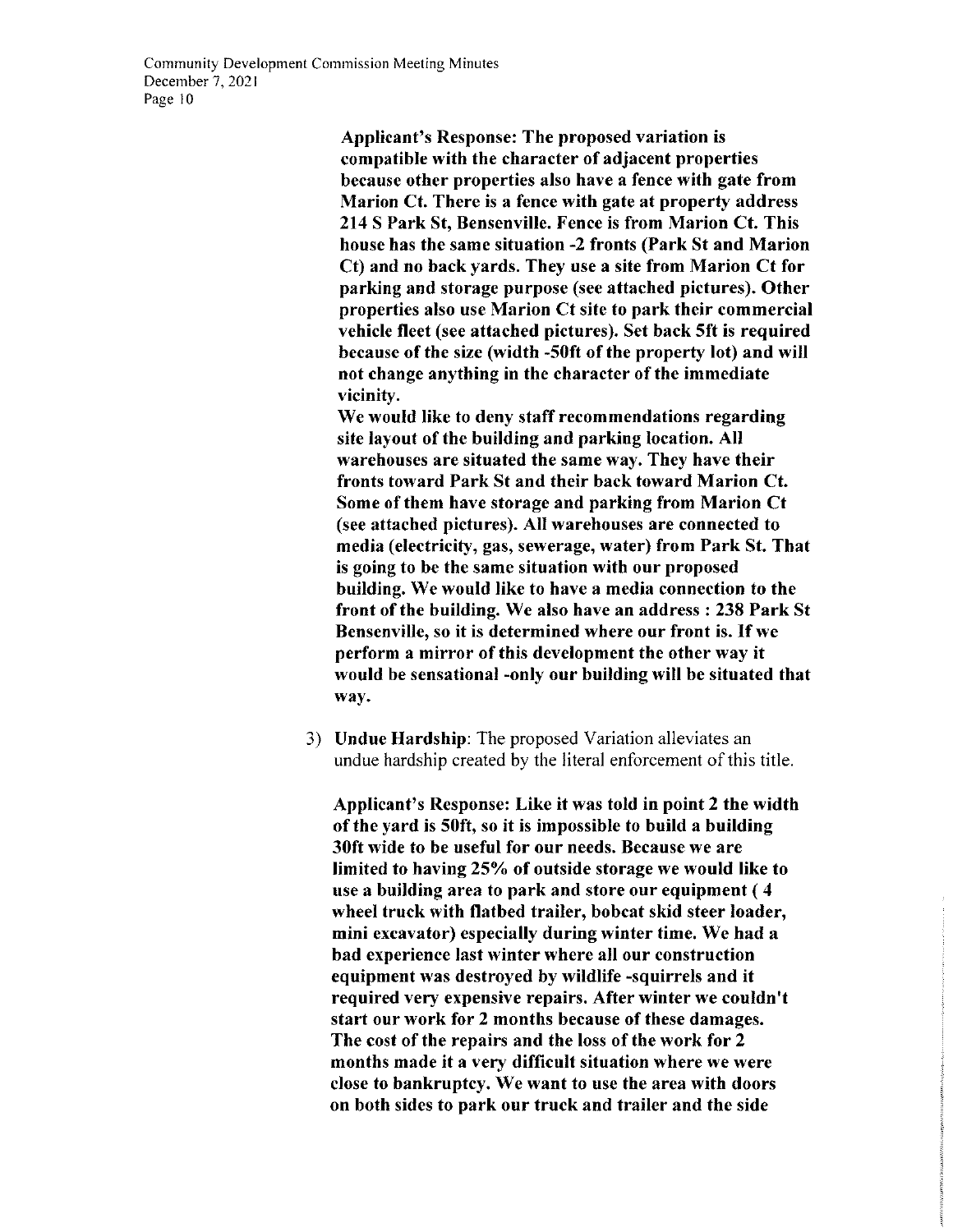**area to park skid steer loaders and mini excavators. On the rest side area we want to store concrete forms and other stuff necessary to our profession.** 

4) **Unique Physical Attributes:** The proposed Variation is necessary due to the unique physical attributes of the subject property, which were not deliberately created by the applicant.

**Applicant's Response: Like we said in point no 3 dimension 50ft width is very difficult to build a building useful for our needs. We bought this empty yard which was classified as 1-1 light industrial property lot (normally minimum width for 1-1 is 100ft) So we would like to use this property according to its intended purpose and we also want to have a useful building, but physical attributes of the subject property were not created by us.** 

5) **Minimum Deviation Needed:** The proposed Variation represents the minimum deviation from the regulations of this title necessary to accomplish the desired improvement of the subject property.

**Applicant's Response: The proposed variation 5' setback on the N and S side and fence from W side (Marion St) represents the minimum deviation from the regulations of this title and is necessary to meet our storage needs of the building and not supposed to have a negative impact on our neighbors.** 

6) **Consistent with Ordinance and Plan:** The proposed Variation is consistent with the intent of the Comprehensive Plan, this title, and the other land use policies of the Village.

**Applicant's Response: Our proposed variations have not changed the 1-1 lot use rules.** It **is still going to be a commercial building and commercial property lot. These changes are required only to make a building and outside storage safe from others (kids playing, theft e.g. -fence)** It **will be also possible to build a building to accommodate our needs (5ft setback), so it is consistent with the intent of Comprehensive Plan and other policies of the Village.**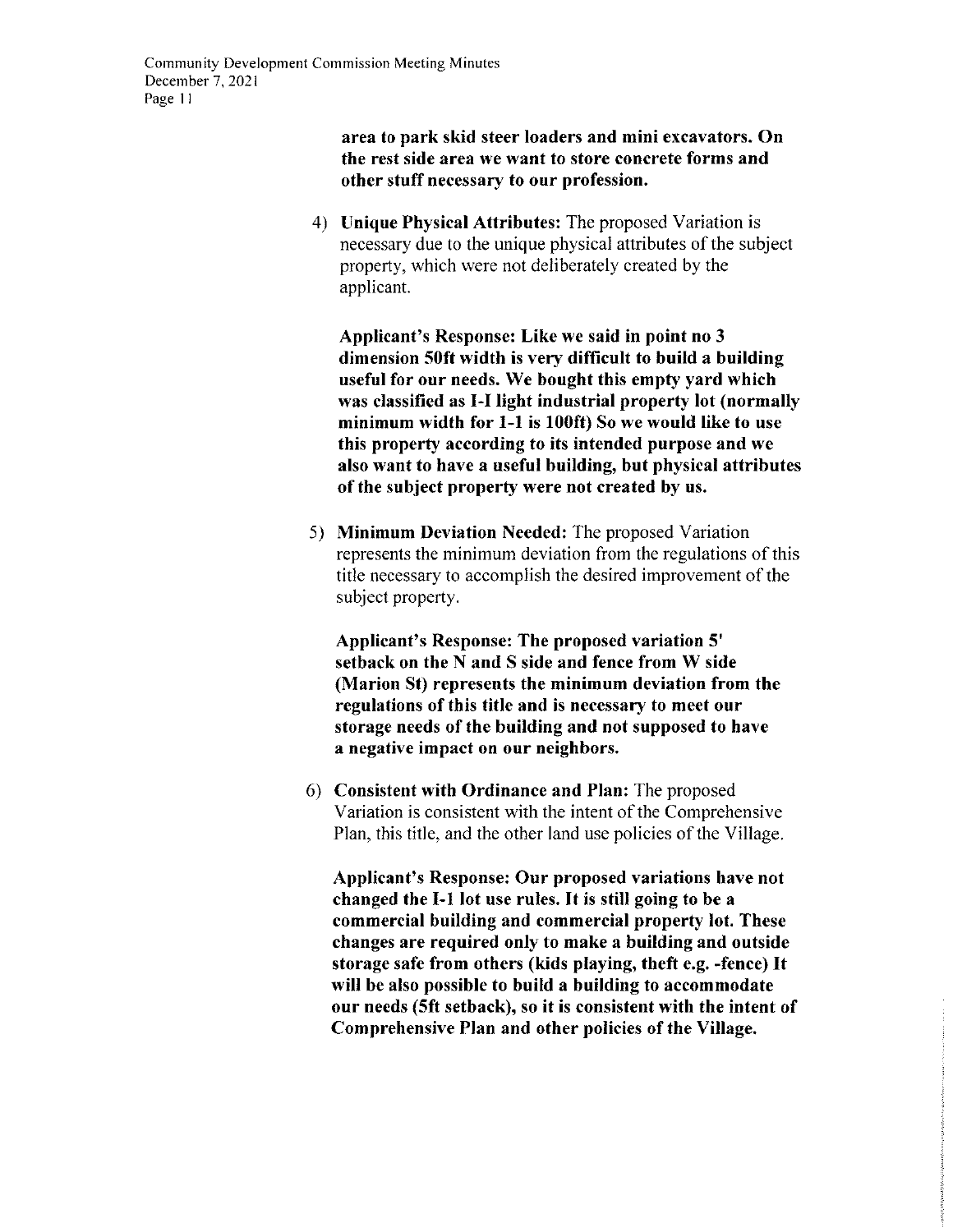Ms. Fawell stated Staff recommends the Approval of the above Findings of Fact and therefore the Approval of the Variation to allow 5' interior side yard setbacks.

- I. Staff recommends the Denial of the above Findings of Fact therefore the Denial of the Variation to allow a steel building.
	- a. The development shall meet the design requirements for industrial districts set forth in Section 10-6-19 of the Village Zoning Ordinance.
- 2. Staff recommends the Approval of the above Findings of Fact therefore the Approval of the Variation to allow an outdoor storage area in the front yard (located between principal building and Marion Court).
- 3. Staff recommends the Approval of the above Findings of Fact therefore the Approval of the Variation to allow a fence in the front yard with the following conditions:
	- a. The fence shall be opaque.
	- b. The fence shall have a maximum height of 6'.
- 4. Staff recommends the Approval of the above Findings of Fact therefore the Approval of the Variation to allow deviation from the Zoning Code's parking lot landscaping requirements with the following conditions:
	- a. A landscape buffer with a depth of 8', in accordance with Section  $10-9-5.B$ , shall along the western property line in between the fence and right-of-way.
	- b. The Petitioner should attempt to include as many trees on the site as possible.
	- c. A landscape plan, to be approved by the Zoning Administrator, shall be submitted with a building permit application.
- 5. Staff recommends the Approval of the above Findings of Fact therefore the Approval of the Site Plan with the following conditions:
	- a. The conditions of approval in the Variations listed above be included in a revised plan;
	- b. The curb cut and driveway on Marion Court be removed;
	- c. Outdoor storage area shall be in accordance with  $$10-7-3.X$  of the code;
	- d. A landscape plan, to be approved by the Zoning Administrator, shall be submitted with a building permit application;
	- e. Additional trees shall be added to the site;
	- f. Two parking stalls shall be provided on the site, final design to be approved by Staff; and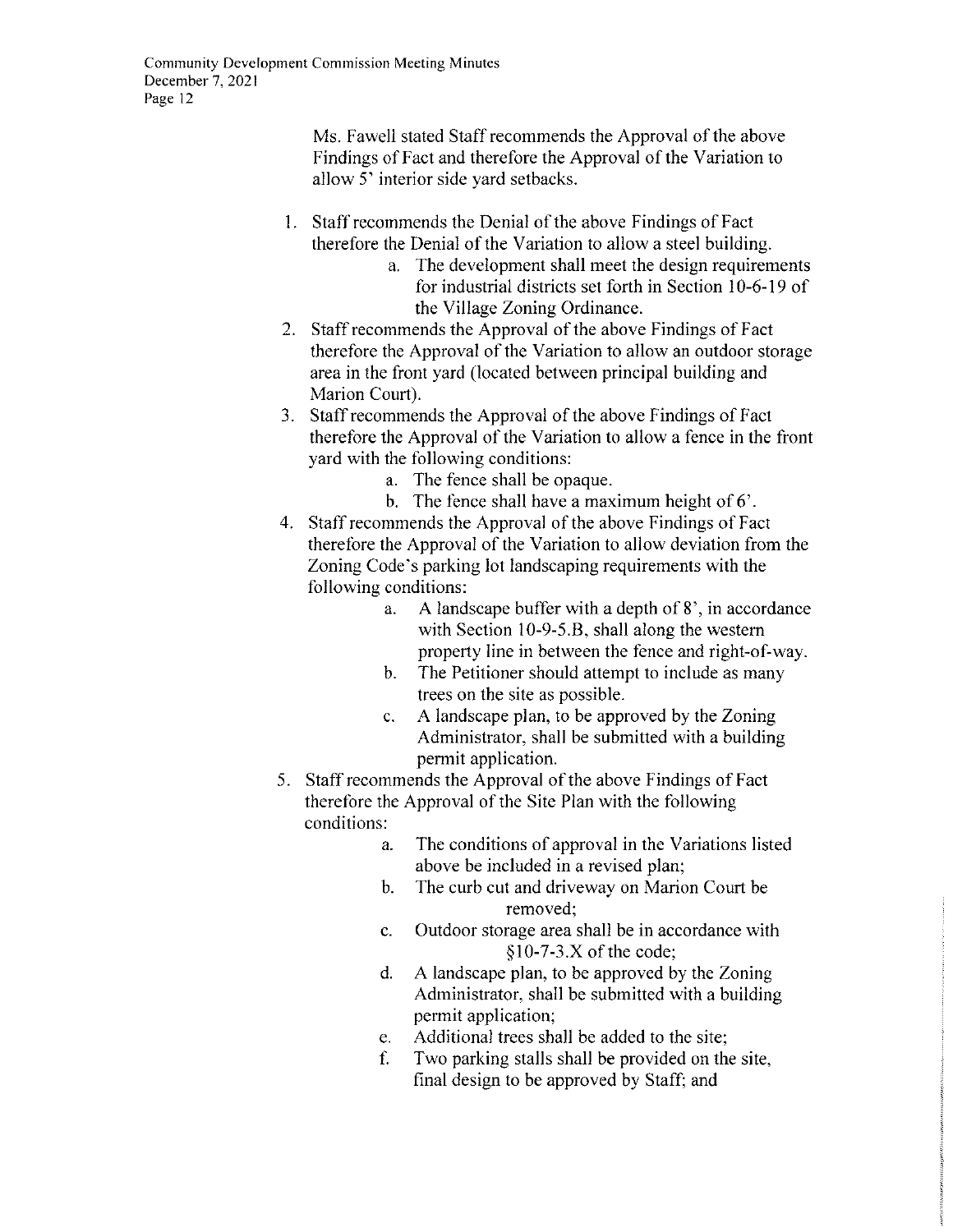|                   | The fence have a setback of 8 feet from the front lot<br>g.<br>line to allow for the inclusion of the perimeter<br>landscape.                                                                                                                            |
|-------------------|----------------------------------------------------------------------------------------------------------------------------------------------------------------------------------------------------------------------------------------------------------|
|                   | Chairman Rowe suggested continuing this case until January 2022<br>to allow for the petitioner and Staff to work on a solution that<br>would not allow for heavy traffic on Marion Court.                                                                |
|                   | Mr. Pozsgay requested a decision on this matter and stated plans<br>can be revised before this case is heard by the Village Board.                                                                                                                       |
|                   | Ms. Krynski stated they are open to revising the plans and can<br>have new drawings to Staff by December 8, 2021.                                                                                                                                        |
| Motion:           | Commissioner Wasowicz made a motion to close CDC Case No.<br>2021-35. Commissioner Chambers seconded the motion.                                                                                                                                         |
| ROLL CALL:        | Ayes: Rowe, Chambers, King, Marcotte, Wasowicz                                                                                                                                                                                                           |
|                   | Nays: None                                                                                                                                                                                                                                               |
|                   | All were in favor. Motion carried.                                                                                                                                                                                                                       |
|                   | Chairman Rowe closed CDC Case No. 2021-35 at 7:19 p.m.                                                                                                                                                                                                   |
| Motion:           | Commissioner Wasowicz made a combined motion to approve the<br>Findings of Fact and Approval of a Site Plan Review, Municipal<br>Code Section 10-6-8-1 with Staff's Recommendations.<br>Commissioner Chambers seconded the motion.                       |
| <b>ROLL CALL:</b> | Ayes: Rowe, Chambers, King, Marcotte, Wasowicz                                                                                                                                                                                                           |
|                   | Nays: None                                                                                                                                                                                                                                               |
|                   | All were in favor. Motion carried.                                                                                                                                                                                                                       |
| Motion:           | Commissioner Wasowicz made a combined motion to approve the<br>Findings of Fact and Approval of a Variation, Interior Side Yard<br>Setbacks, Municipal Code Section 10-6-8-1 with Staff's<br>Recommendations. Commissioner Chambers seconded the motion. |
| <b>ROLL CALL:</b> | Ayes: Rowe, Chambers, King, Marcotte, Wasowicz                                                                                                                                                                                                           |
|                   | Nays: None                                                                                                                                                                                                                                               |
|                   | All were in favor. Motion carried.                                                                                                                                                                                                                       |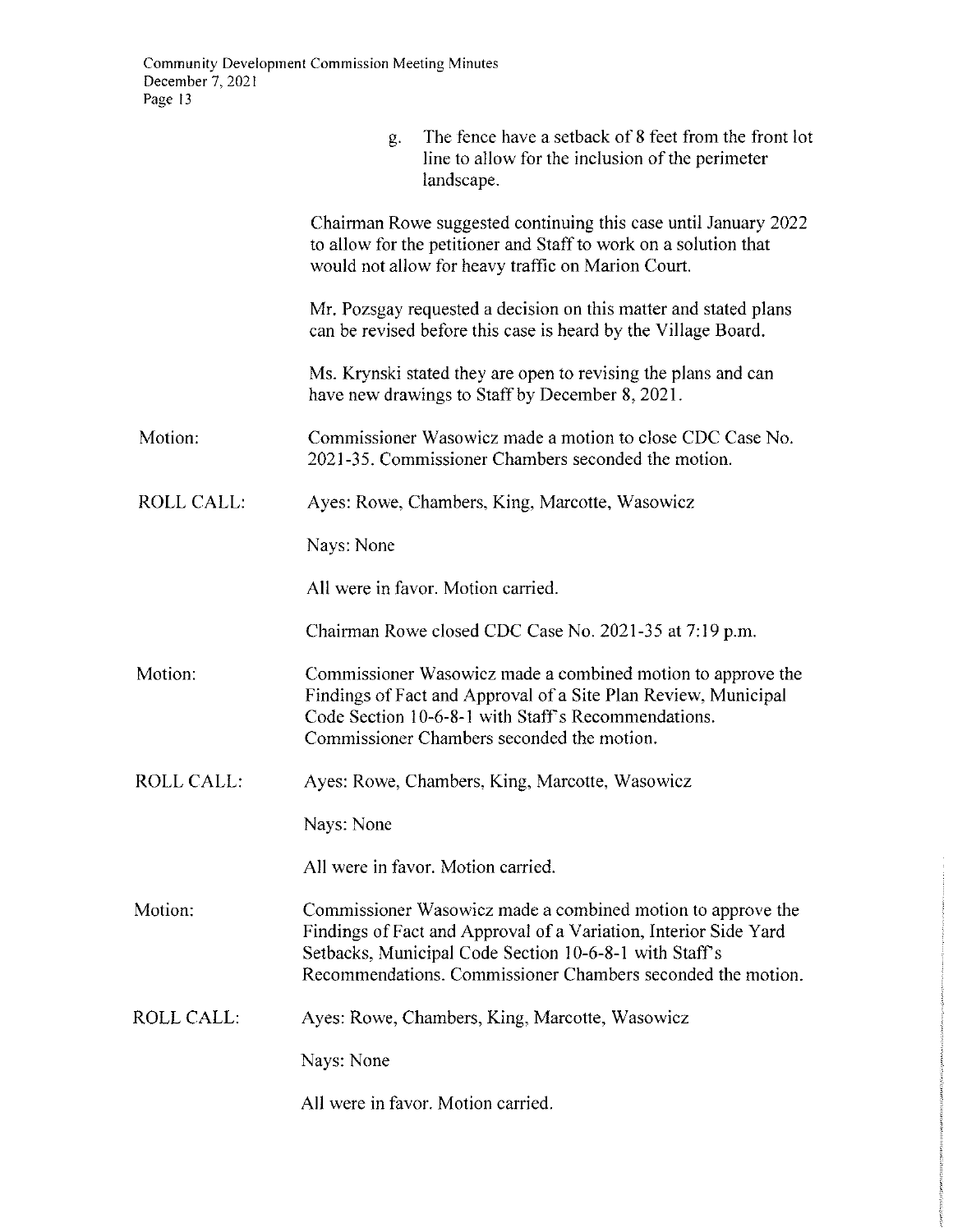**Community Development Commission Meeting Minutes**  December 7, 2021 Page 14

| Motion:           | Commissioner Chambers made a combined motion to approve the<br>Findings of Fact and Approval of a Variation, Off-Street Parking<br>Dimensions, Municipal Code Section 10-8-6-1 with Staff's<br>Recommendations. Commissioner King seconded the motion.   |
|-------------------|----------------------------------------------------------------------------------------------------------------------------------------------------------------------------------------------------------------------------------------------------------|
| <b>ROLL CALL:</b> | Ayes: Rowe, Chambers, King, Marcotte, Wasowicz                                                                                                                                                                                                           |
|                   | Nays: None                                                                                                                                                                                                                                               |
|                   | All were in favor. Motion carried.                                                                                                                                                                                                                       |
| Motion:           | Commissioner Wasowicz made a combined motion to approve the<br>Findings of Fact and Approval of a Variation, Outdoor Storage<br>Area Location, Municipal Code Section 10-7-3.X-1 with Staff's<br>Recommendations. Commissioner King seconded the motion. |
| <b>ROLL CALL:</b> | Ayes: Rowe, Chambers, King, Marcotte, Wasowicz                                                                                                                                                                                                           |
|                   | Nays: None                                                                                                                                                                                                                                               |
|                   | All were in favor. Motion carried.                                                                                                                                                                                                                       |
| Motion:           | Commissioner Wasowicz made a combined motion to approve the<br>Findings of Fact and Approval of a Variation, Fence in Front Yard,<br>Municipal Code Section 10-7-4.C-7.a with Staff's<br>Recommendations. Commissioner King seconded the motion.         |
| <b>ROLL CALL:</b> | Ayes: Rowe, Chambers, King, Marcotte, Wasowicz                                                                                                                                                                                                           |
|                   | Nays: None                                                                                                                                                                                                                                               |
|                   | All were in favor. Motion carried.                                                                                                                                                                                                                       |
| Motion:           | Commissioner Wasowicz made a combined motion to approve the<br>Findings of Fact and Approval of a Variation, Parking Lot<br>Landscaping, Municipal Code Section 10-9-5 with Staff's<br>Recommendations. Commissioner Chambers seconded the motion.       |
| ROLL CALL.        | Ayes: Rowe, Chambers, King, Marcotte, Wasowicz                                                                                                                                                                                                           |
|                   | Nays: None                                                                                                                                                                                                                                               |
|                   | All were in favor. Motion carried.                                                                                                                                                                                                                       |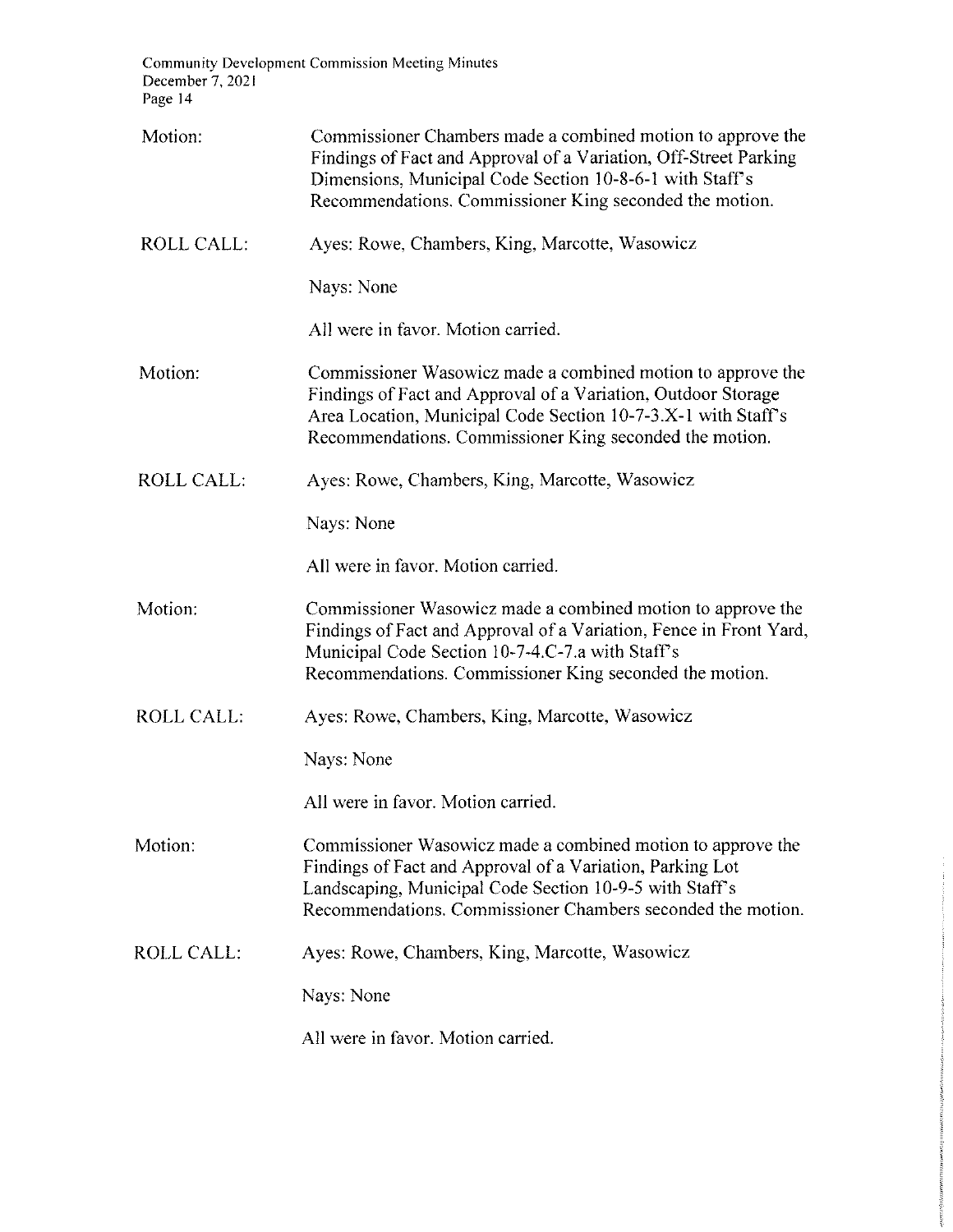**Community Development Commission Meeting Minutes**  December 7, 2021 Page 15

| <b>Public Hearing:</b><br><b>Petitioner:</b><br>Location:<br><b>Request:</b> | CDC Case Number 2021-36<br>Loretta Glowiak<br>427 North Illinois Route 83<br>Variation, Maximum Driveway Width<br>Municipal Code Section 10-8-8-1                                                                                                                                                                                                                                                                                                                                                                                                                                                                                                                                                                                                                                                                                                                                                                                                                                                                                                                           |
|------------------------------------------------------------------------------|-----------------------------------------------------------------------------------------------------------------------------------------------------------------------------------------------------------------------------------------------------------------------------------------------------------------------------------------------------------------------------------------------------------------------------------------------------------------------------------------------------------------------------------------------------------------------------------------------------------------------------------------------------------------------------------------------------------------------------------------------------------------------------------------------------------------------------------------------------------------------------------------------------------------------------------------------------------------------------------------------------------------------------------------------------------------------------|
| Motion:                                                                      | Commissioner King made a motion to open CDC Case No. 2021-<br>36. Commissioner Chambers seconded the motion.                                                                                                                                                                                                                                                                                                                                                                                                                                                                                                                                                                                                                                                                                                                                                                                                                                                                                                                                                                |
| <b>ROLL CALL:</b>                                                            | Upon roll call the following Commissioners were present:<br>Rowe, Chambers, King, Marcotte, Wasowicz<br>Absent: Ciula, Czarnecki<br>A quorum was present.                                                                                                                                                                                                                                                                                                                                                                                                                                                                                                                                                                                                                                                                                                                                                                                                                                                                                                                   |
|                                                                              | Chairman Rowe opened CDC Case No. 2021-36 at 7:24 p.m.                                                                                                                                                                                                                                                                                                                                                                                                                                                                                                                                                                                                                                                                                                                                                                                                                                                                                                                                                                                                                      |
|                                                                              | Village Planner, Kelsey Fawell was present and sworn in by<br>Chairman Rowe. Ms. Fawell stated a Legal Notice was published<br>in the Daily Herald on November 18, 2021. Ms. Fawell stated a<br>certified copy of the Legal Notice is maintained in the CDC file<br>and is available for viewing and inspection at the Community $\&$<br>Economic Development Department during regular business hours.<br>Ms. Fawell stated Village personnel posted a Notice of Public<br>Hearing sign on the property, visible from the public way on<br>November 18, 2021. Ms. Fawell stated on November 17, 2021<br>Village personnel mailed from the Bensenville Post Office via<br>First Class Mail a Notice of Public Hearing to taxpayers of record<br>within 250' of the property in question. Ms. Fawell stated an<br>affidavit of mailing executed by $C & E$ ED personnel and the list of<br>recipients are maintained in the CDC file and are available for<br>viewing and inspection at the Community $\&$ Economic<br>Development department during regular business hours. |
|                                                                              | Ms. Fawell stated the Petitioner is seeking approval of a Variation<br>to allow an increase in the Zoning Code's maximum allowable<br>driveway width of 10 feet. Ms. Fawell stated the existing<br>driveway, which is in a current state of disrepair, is to be removed<br>and replaced with asphalt. Ms. Fawell stated the driveway has a<br>width of 18 feet at its widest section. Ms. Fawell stated<br>additionally, the Petitioner would like to add a 20' by 20' asphalt<br>turnaround pad to allow drivers to proceed forward into IL Rte. 83<br>traffic, rather than backing out. Ms. Fawell stated there is no<br>garage located on the property.                                                                                                                                                                                                                                                                                                                                                                                                                  |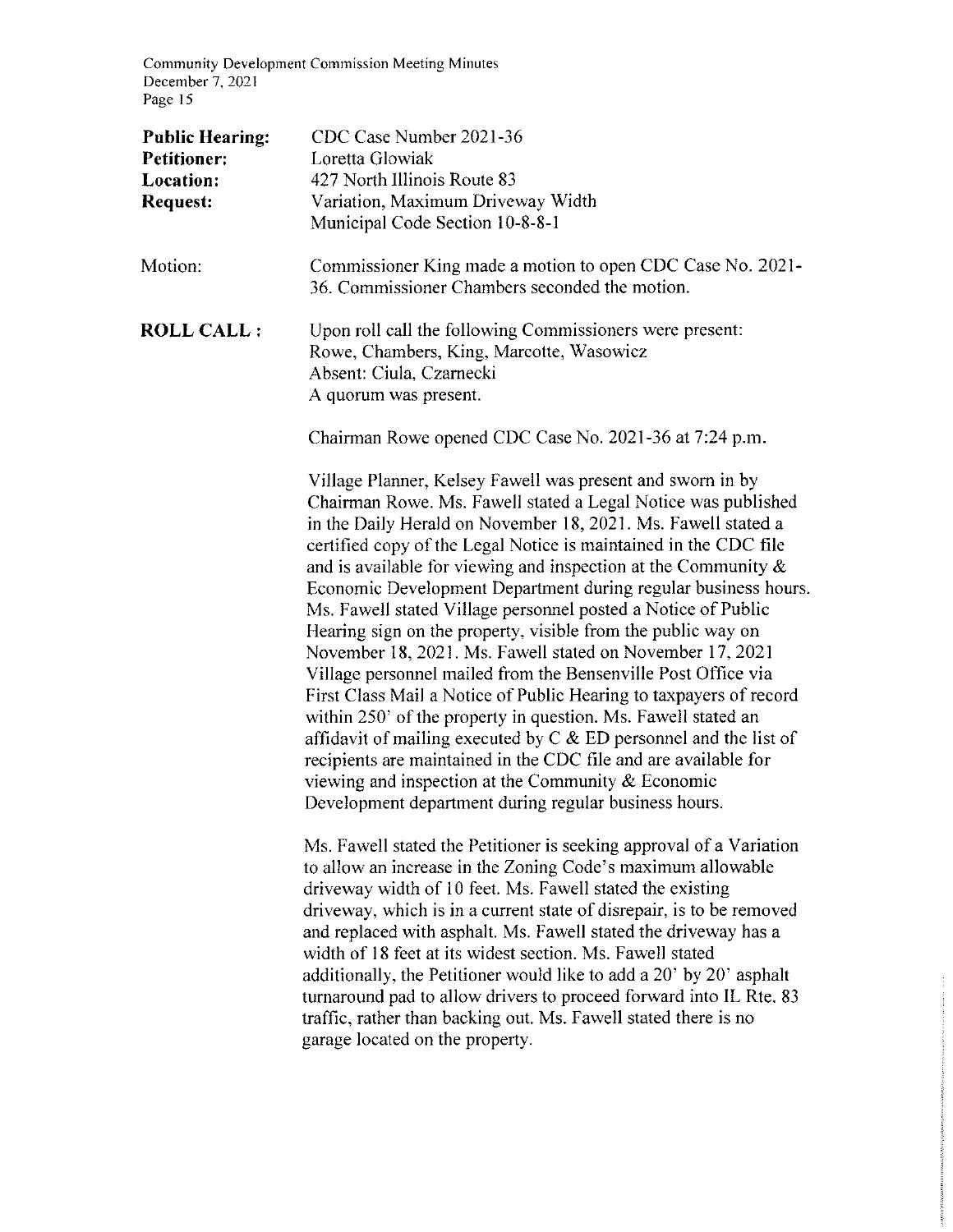Loretta Glowiak, Property Owner, was present and sworn in by Chairman Rowe, Ms, Glowiak stated the RV and a couple of vehicles that are showed in pictures have been removed from the property in June 2019, Ms, Glowiak stated she is seeking the approval for a tum-around so they no longer have to back out onto lllinois Route 83, Ms, Glowiak stated there is no garage, nor are they any plans to construct one, Mr, Glowiak stated there might be a Jeep in the rear yard that will be moved to the paved parking area once approved,

There were no questions from the Commission,

# **Public Comment**

Chairman Rowe asked if there were any members of the Public that would like to make comment. There were none,

Ms, Fawell reviewed the Findings of Fact for the proposed variation in the Staff Report consisting of:

L **Public Welfare:** The proposed Variation will not endanger the health, safety, comfort, convenience, and general welfare of the public,

**Applicant's Response: The variation of the driveway that is being requested will allow for the residents of 427 N Illinois 83 to exit their driveway safely, which may reduce traffic accidents caused by backing out onto the highway 83.** 

2. **Compatible with Surrounding Character:** The proposed Variation is compatible with the character of adjacent properties and other property within the immediate vicinity of the proposed Variation.

**Applicant's Response: The variation of the driveway that is being requested is not out of character with nearby properties, as it is a simple turn around section that is being added to the driveway that would originally be constructed for the property.** 

3. **Undue Hardship:** The proposed Variation alleviates an undue hardship created by the literal enforcement of this title.

**Applicant's Response: The variation of the driveway that is being requested will increase the safety of the residents of 427 N Illinois 83 and other drivers that are driving on**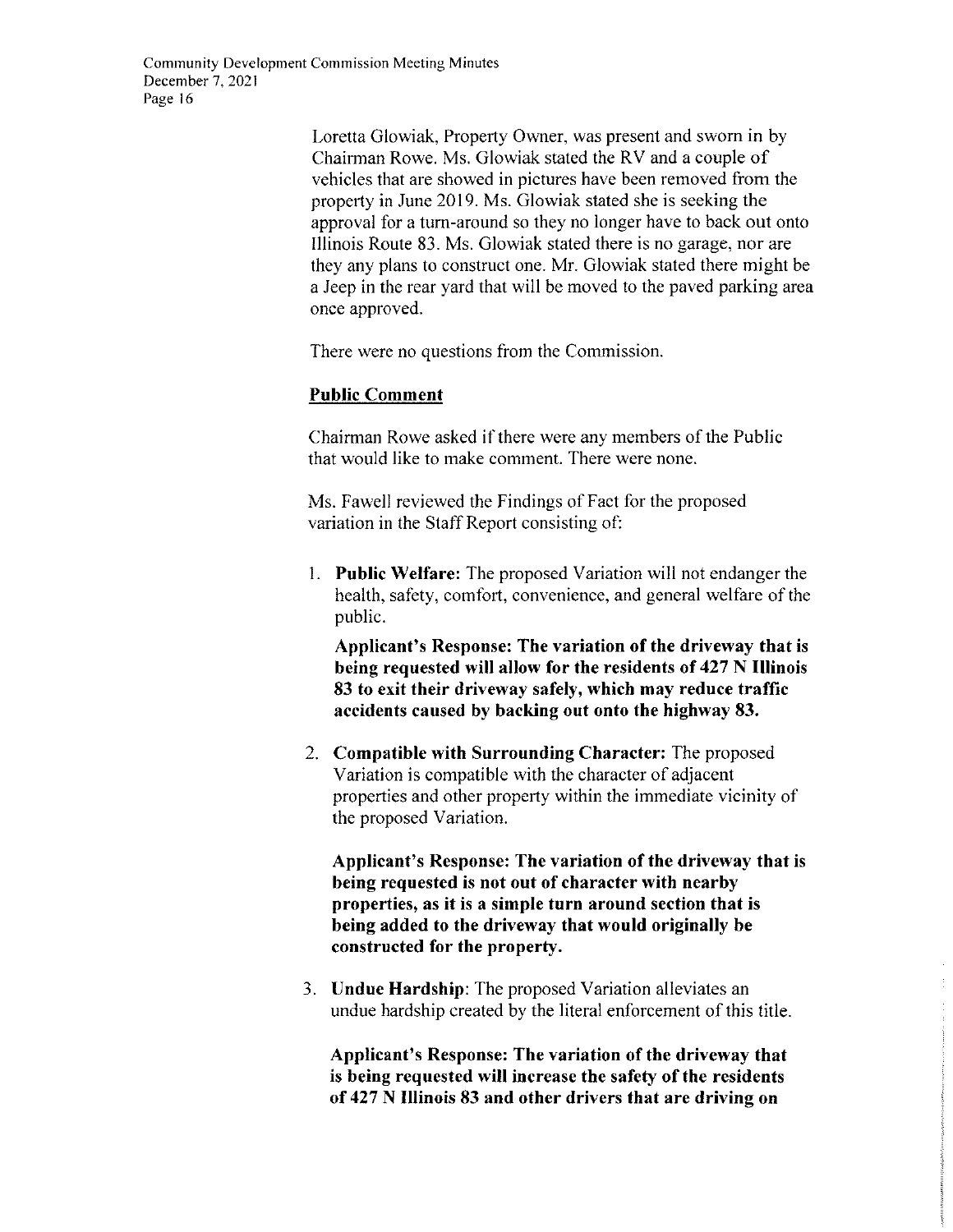#### **highway 83 by allowing the residents to pull out forward instead of backing out onto the driveway.**

4. **Unique Physical Attributes:** The proposed Variation is necessary due to the unique physical attributes of the subject property, which were not deliberately created by the applicant.

**Applicant's Response: The property does not have driveway access to the side street of Elmhurst Rd, and only has access to highway 83. Thus, the variation for the turn around is being requested.** 

5. **Minimum Deviation Needed:** The proposed Variation represents the minimum deviation from the regulations of this title necessary to accomplish the desired improvement of the subject property.

**Applicant's Response: The section being requested is of sufficient size to turn around the cars located on the property. The large trees on the property that are present on either side of the driveway make it so this specific location is the only viable place for this turn around to be installed on the driveway and the property.** 

6. **Consistent with Ordinance and Plan:** The proposed Variation is consistent with the intent of the Comprehensive Plan, this title, and the other land use policies of the Village.

#### **Applicant's Response: The proposed variation is consistent with the intent of the Comprehensive Plan, this title, and the other land use policies of the Village.**

Ms. Fawell stated Staff recommends the Approval of the above Findings of Fact and therefore the Approval of the Variation to allow an increase in Maximum Driveway Width at 427 N IL Route 83 with the following conditions:

- I) Driveway grade shall not negatively impact any neighboring properties. Drainage shall be pitched towards IL Route 83;
- 2) The driveway shall be in accordance with submitted plans dated 09.02.2021 except as amended here-in;
- 3) The driveway shall be located one foot or more from the interior lot line;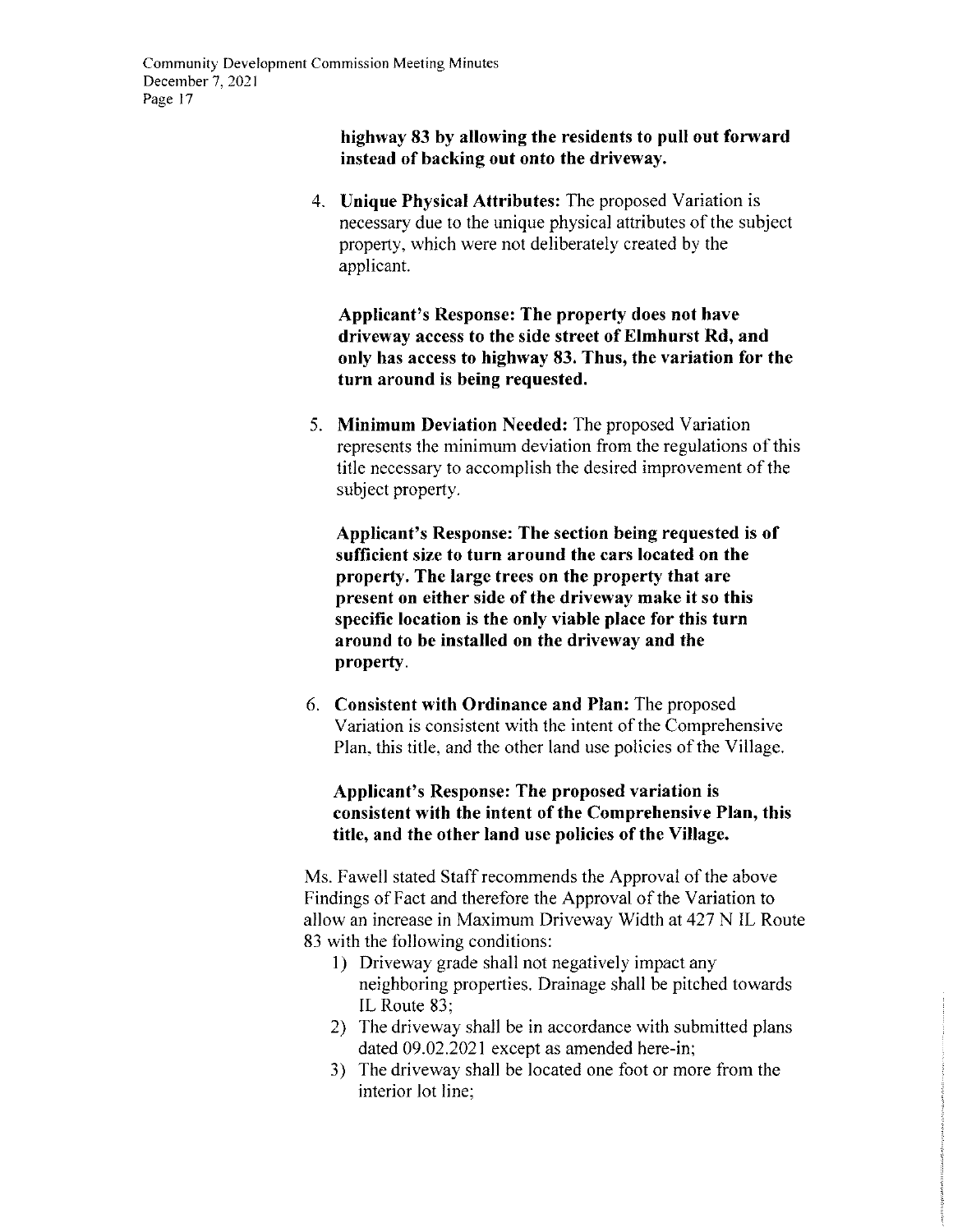|                                                                              | 4) The recreational vehicle on the property shall be moved to<br>the driveway to be in compliance with the Village Zoning<br>Code. Any additional paving of the proposed shall equal in<br>length to the recreational vehicle; and<br>5) Any remaining gravel area shall be restored to green space. |
|------------------------------------------------------------------------------|------------------------------------------------------------------------------------------------------------------------------------------------------------------------------------------------------------------------------------------------------------------------------------------------------|
|                                                                              | There were no questions from the Commission.                                                                                                                                                                                                                                                         |
| Motion:                                                                      | Commissioner Wasowicz made a motion to close CDC Case No.<br>2021-36. Commissioner Chambers seconded the motion.                                                                                                                                                                                     |
| <b>ROLL CALL:</b>                                                            | Ayes: Rowe, Chambers, King, Marcotte, Wasowicz                                                                                                                                                                                                                                                       |
|                                                                              | Nays: None                                                                                                                                                                                                                                                                                           |
|                                                                              | All were in favor. Motion carried.                                                                                                                                                                                                                                                                   |
|                                                                              | Chairman Rowe closed CDC Case No. 2021-36 at 7:30 p.m.                                                                                                                                                                                                                                               |
| Motion:                                                                      | Commissioner Chambers made a combined motion to approve the<br>Findings of Fact and Approval of a Variation, Maximum Driveway<br>Width, Municipal Code Section 10-8-8-1 with Staff's<br>recommendations. Chairman Chambers seconded the motion.                                                      |
| <b>ROLL CALL:</b>                                                            | Ayes: Rowe, Chambers, King, Marcotte, Wasowicz                                                                                                                                                                                                                                                       |
|                                                                              | Nays: None                                                                                                                                                                                                                                                                                           |
|                                                                              | All in favor. Motion carried.                                                                                                                                                                                                                                                                        |
| <b>Public Hearing:</b><br><b>Petitioner:</b><br>Location:<br><b>Request:</b> | CDC Case Number 2021-37<br>ML Realty $&$ Prologis<br>Mohawk Terrace Subdivison<br><b>Amendment to a Planned Unit Development</b><br>Municipal Code Section $10 - 4 - 4$                                                                                                                              |
| Motion:                                                                      | Commissioner King made a motion to open CDC Case No. 2021-<br>37. Commissioner Marcotte seconded the motion.                                                                                                                                                                                         |
| <b>ROLL CALL :</b>                                                           | Upon roll call the following Commissioners were present:<br>Rowe, Chambers, King, Marcotte, Wasowicz<br>Absent: Ciula, Czarnecki<br>A quorum was present.                                                                                                                                            |
|                                                                              | Chairman Rowe opened CDC Case No. 2021-37 at 7:31 p.m.                                                                                                                                                                                                                                               |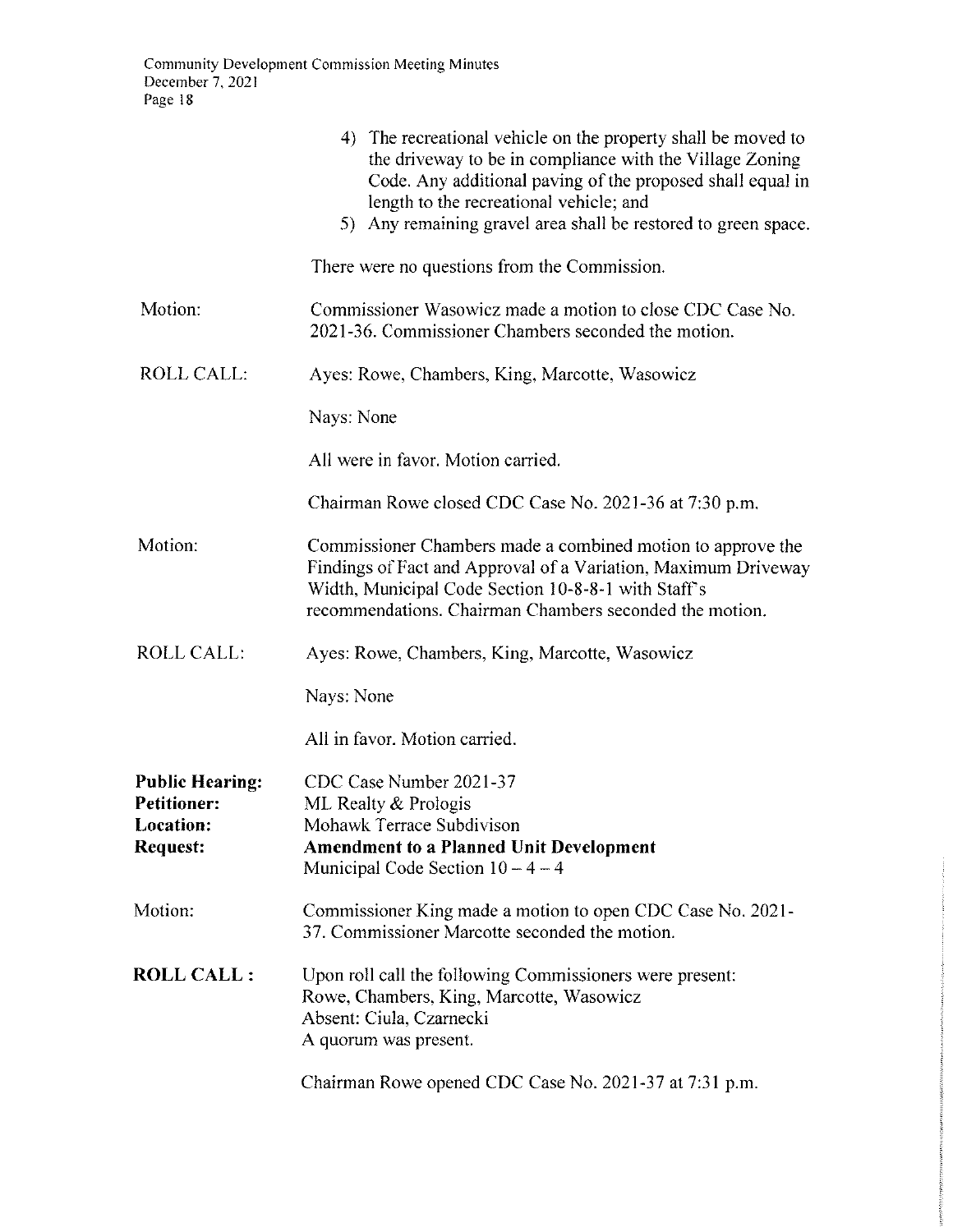Village Planner, Kelsey Fawell was present and sworn in by Chairman Rowe. Ms. Fawell stated a Legal Notice was published in the Daily Herald on November 18, 2021. Ms. Fawell stated a certified copy of the Legal Notice is maintained in the CDC file and is available for viewing and inspection at the Community  $\&$ Economic Development Department during regular business hours. Ms. Fawell stated Village personnel posted a Notice of Public Hearing sign on the property, visible from the public way on November 18, 2021. Ms. Fawell stated on October 17, 2021 Village personnel mailed from the Bensenville Post Office via First Class Mail a Notice of Public Hearing to taxpayers of record within 250' of the property in question. Ms. Fawell stated an affidavit of mailing executed by  $C & E$  ED personnel and the list of recipients are maintained in the CDC file and are available for viewing and inspection at the Community & Economic Development department during regular business hours.

Ms. Fawell stated in November of 2020, the Owners were granted approval by the Village Board of the following: rezoning from residential to industrial, Preliminary Plat of Subdivision, Site Plan Review, and a Preliminary Planned Unit Development with code departures. Ms. Fawell stated these requests were sought with the goal of assembling the previously residentially-zoned properties in the Mohawk Terrace Neighborhood (southwest comer of Devon Avenue and Illinois Route 83) into an industrial use business park. Ms. Fawell stated the site plan features four industrial buildings with parking for both trucks and passenger vehicles. Ms. Fawell stated in 2021, a Final PUD for site improvement work and grading was approved in addition to an Amendment pertaining to the eastern portion of the site.

Ms. Fawell stated an additional PUD Amendment is now being requested in order to finalize the site plan of the western portion of the site.

Melissa Roman of Prologis was present and sworn in by Chairman Rowe. Ms. Roman reviewed the process of getting the properties and reviewed the proposed plans with the Commission.

There were no questions from the Commission.

#### **Public Comment**

Chairman Rowe asked if there were any members of the Public that would like to make comment. There were none.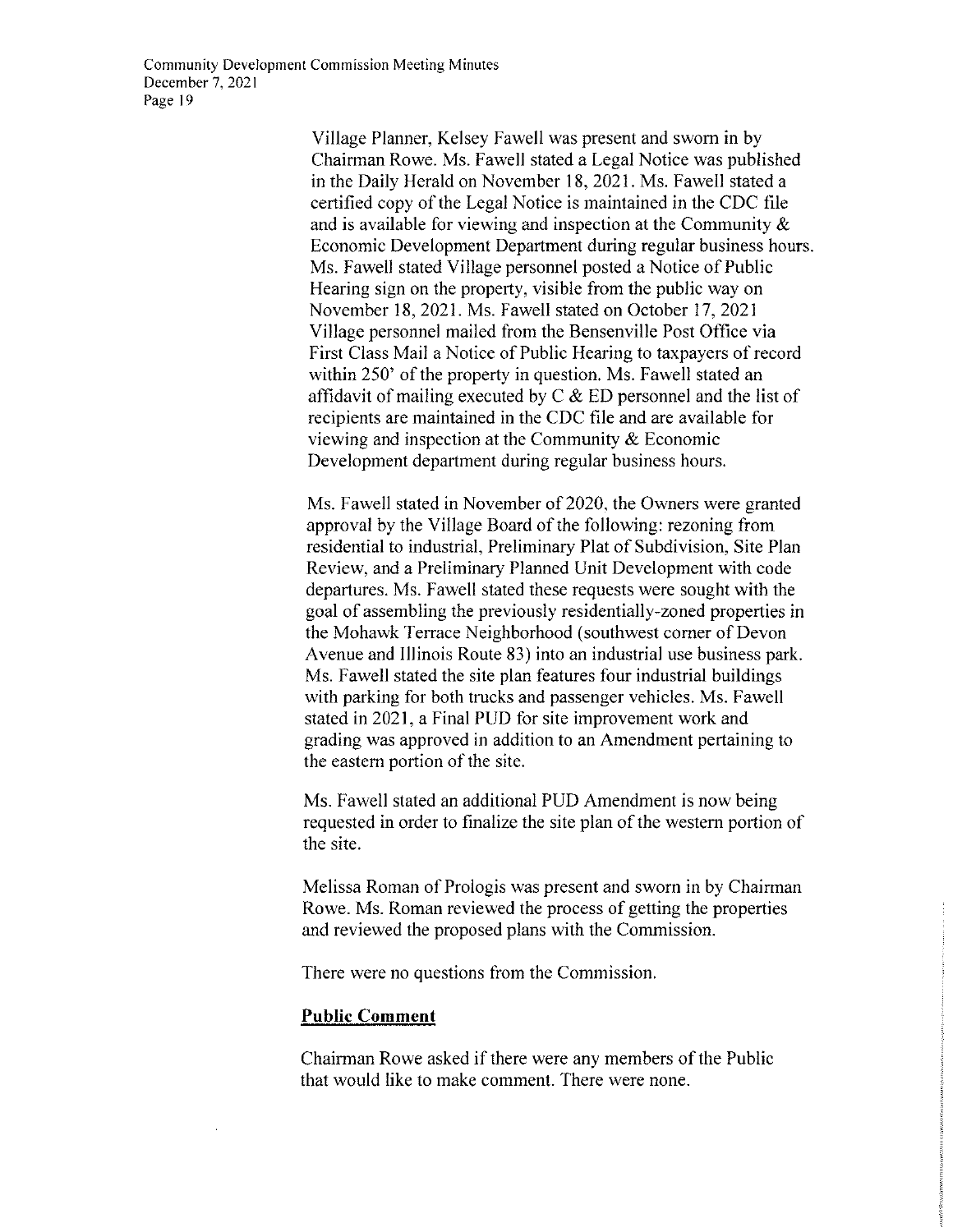Ms, Fawell reviewed the Findings of Fact for the proposed Site Plan Review in the Staff Report consisting of:

I, **Surrounding Character:** The site plan for the proposed development is consistent with the existing character and zoning of adjacent properties and other property within the immediate vicinity of the proposed development,

**Applicant's Response: The site is surrounded by industrial, commercial, and data center uses. The property is bordered by Devon Avenue to the north, new industrial buildings to the east, and industrial properties to the west and south.** 

2, **Neighborhood Impact:** The site plan for the proposed development will not adversely impact adjacent properties and other properties within the immediate vicinity of the proposed development,

**Applicant's Response: The proposed use of the site is consistent with the use of the surrounding properties. The proposed development will not adversely impact adjacent properties and other properties within the immediate vicinity of the proposed development.** 

3, **Public Facilities:** The site plan for the proposed development will be provided with adequate utilities, access roads, parking, loading, drainage, stormwater flow paths, exterior lighting, and/or other necessary facilities,

**Applicant's Response: The buildings have been designed to include ample parking for cars and trailer parking for trucks as well as loading areas and circulation for trucks. The current redevelopment work includes bringing new water and sanitary sewers to the proposed buildings. All stormwater will be accounted for and contained onsite via underground detention and will be released at the required rate. All new franchise utilities (Com Ed, Nicor, AT&T, etc.) will be installed underground for the new buildings. New curb cuts on Devon Avenue and Route 83 have been designed by a traffic engineer to account for traffic flow, separation of cars and trucks, adjacent driveways, and existing grades. The locations have been submitted to IDOT and Cook County for approval.** 

4. **Environmental Preservation:** The site plan for the proposed development is designed to preserve the environmental resources of the zoning lot.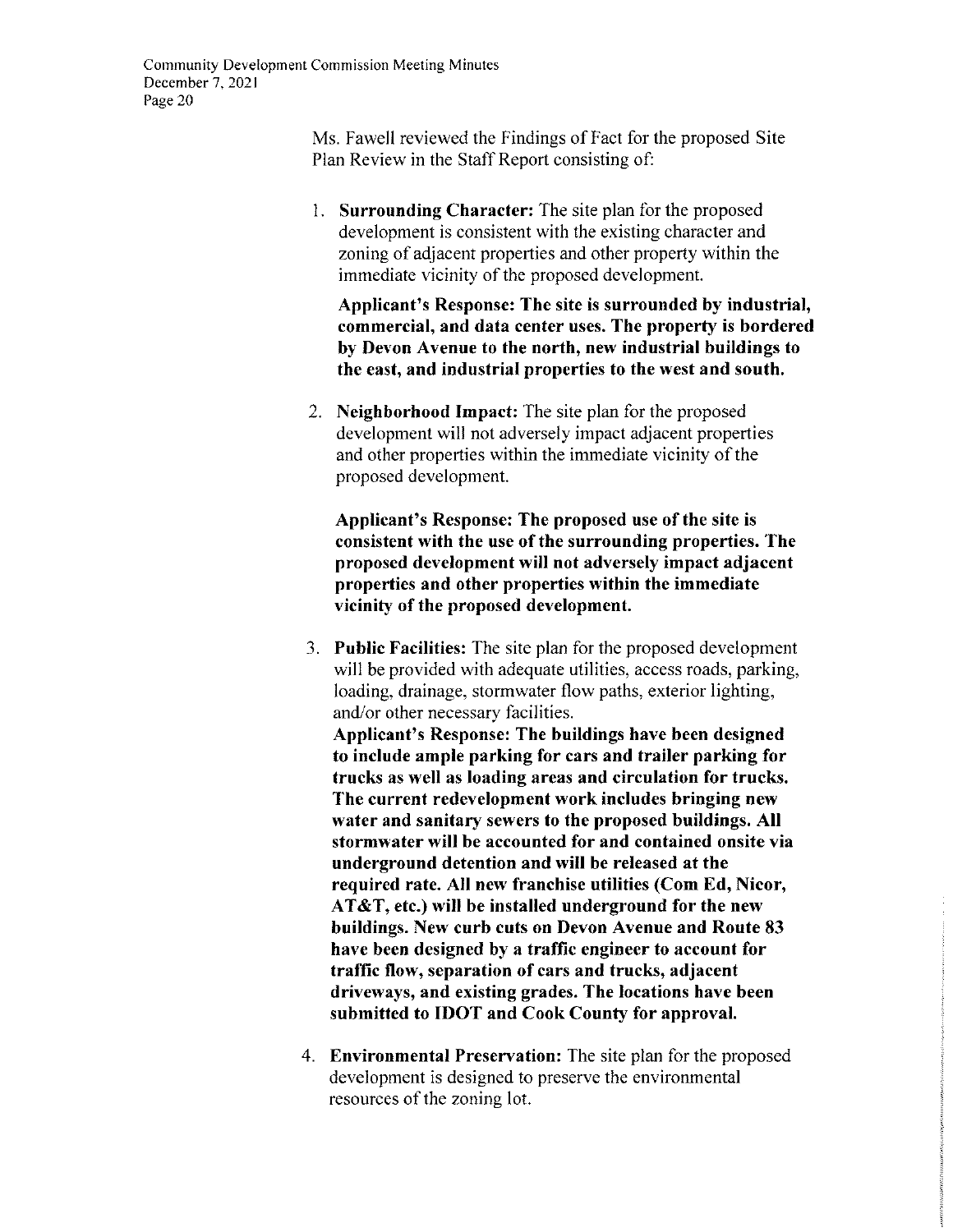**Applicant's Response: Green space areas have been increased from the 1-2 zoning requirements. A green space is provided on the east side of the subject development in coordination with the neighboring redevelopment. The project falls short of the total number of trees required to be replaced for the large established residential subdivision, but the landscape plan exceeds the code required plantings for any typical industrial development. A water feature is included at the park entry on Route 83 to enhance the curb appeal of the industrial park.** 

5, **On-site Pedestrian Circulation System:** The site plan shall accommodate on-site pedestrian circulation from parking areas, plazas, open space, and public rights-of-way, Pedestrian and vehicular circulation shall be separated to the greatest extent possible.

**Applicant's Response: The development includes public sidewalks along both Devon Avenue and Route 83 to provide safe access to the Pace Bus Stop which is located on Route 83 in the southeast corner of the redevelopment. Walking paths and sidewalks are included ou the north and south sides of the buildings to tie to public sidewalks. A sidewalk is included between Building 2 and the development to the east as well. A water feature is included at the park entry on Route 83 to enhance the industrial park.** 

6. **Vehicle Ingress and Egress:** The site plan shall locate curb cuts for safe and efficient ingress and egress of vehicles. The use of shared curb cuts and cross-access easements shall be provided when appropriate.

**Applicant's Response: We have requested full access curb cuts on Devon Avenue and three-quarter access for the existing curb cut on Route 83. New curb cuts on Devon Avenue and Route 83 have been designed by a traffic engineer to account for traffic flow, separation of cars and trucks, adjacent driveways, and existing grades. The locations have been submitted to IDOT and Cook County for approval.** 

7. **Architectural Design:** The site plan for the proposed development includes architectural design that contributes positively to the Village's aesthetic appearance.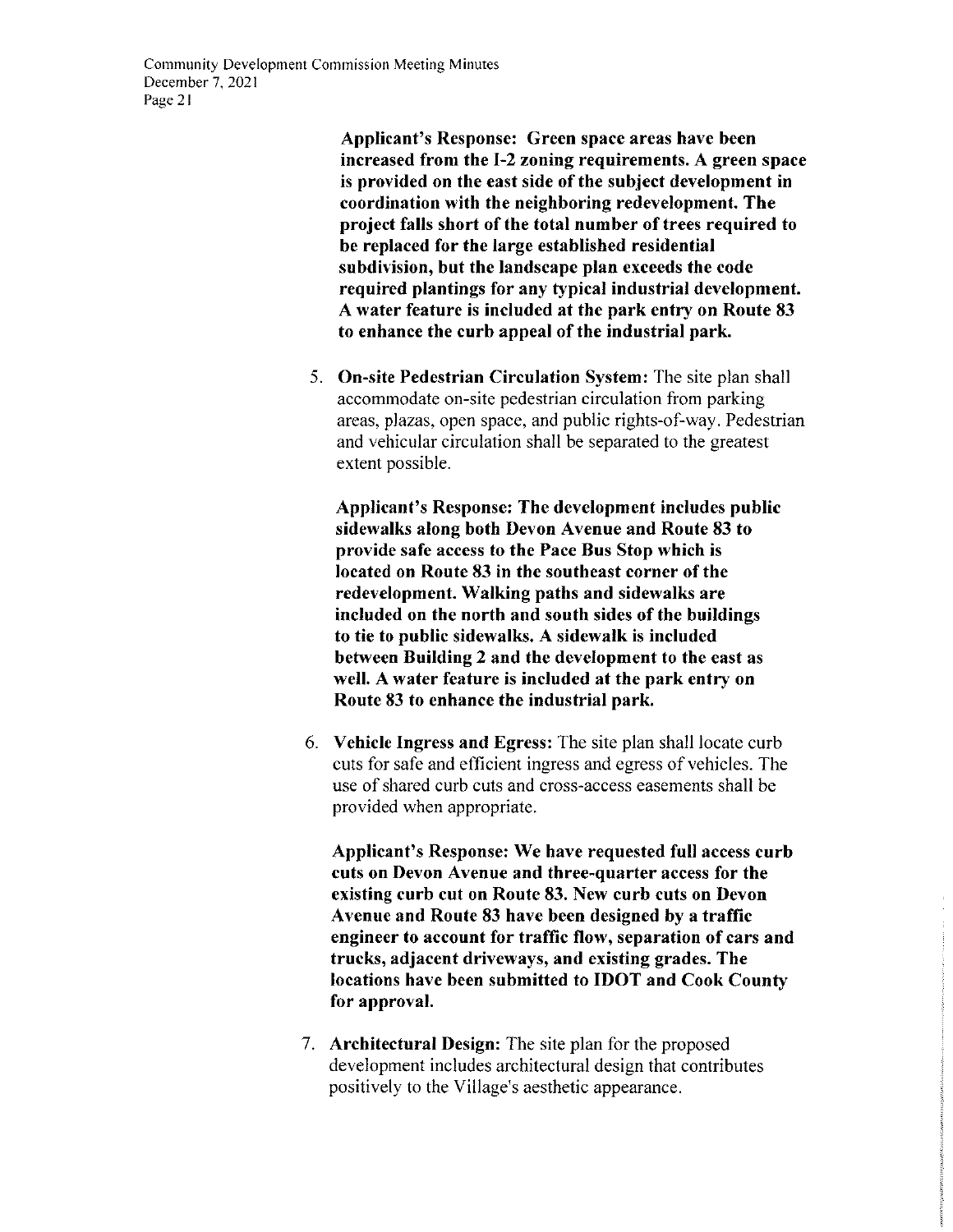**Applicant's Response: The buildings include architectural elements constructed from glass, aluminum, and precast at the corner entries and the center of the buildings with "best in class" design features for modern distribution facilities.** 

8. **Consistent with Title and Plan:** The site plan for the proposed development is consistent with the intent of the Comprehensive Plan, this title, and the other land use policies of the Village.

**Applicant's Response: The site plan for the proposed development is consistent with the intent of the Comprehensive Plan, this title, and the other land use policies of the Village.** 

Ms. Fawell reviewed the Findings of Fact for the proposed Planned Unit Development in the Staff Report consisting of:

I) **Comprehensive Plan:** The proposed planned unit development fulfills the objectives of the Comprehensive Plan, and other land use policies of the Village, through an innovative and creative approach to the development of land.

**Applicant's Response: The site plan for the proposed development is consistent with the intent of the Comprehensive Plan and other land use policies of the Village. The responses below should reflect the innovative and creative approach that our team has taken.** 

2) **Public Facilities:** The proposed planned unit development will provide walkways, driveways, streets, parking facilities, loading facilities, exterior lighting, and traffic control devices that adequately serve the uses within the development, promote improved access to public transportation, and provide for safe motor vehicle, bicycle, and pedestrian traffic to and from the site.

**Applicant's Response: The redevelopment includes public sidewalks along both Devon Avenue and Route 83 to provide safe access to the Pace Bus Stop which is located on Route 83 in the southeast corner of the redevelopment. Additionally, walking paths and sidewalks are included on the north and south sides of the buildings to tie to public sidewalks. A sidewalk is included between Building 2 and the development to the east as well. We have requested full**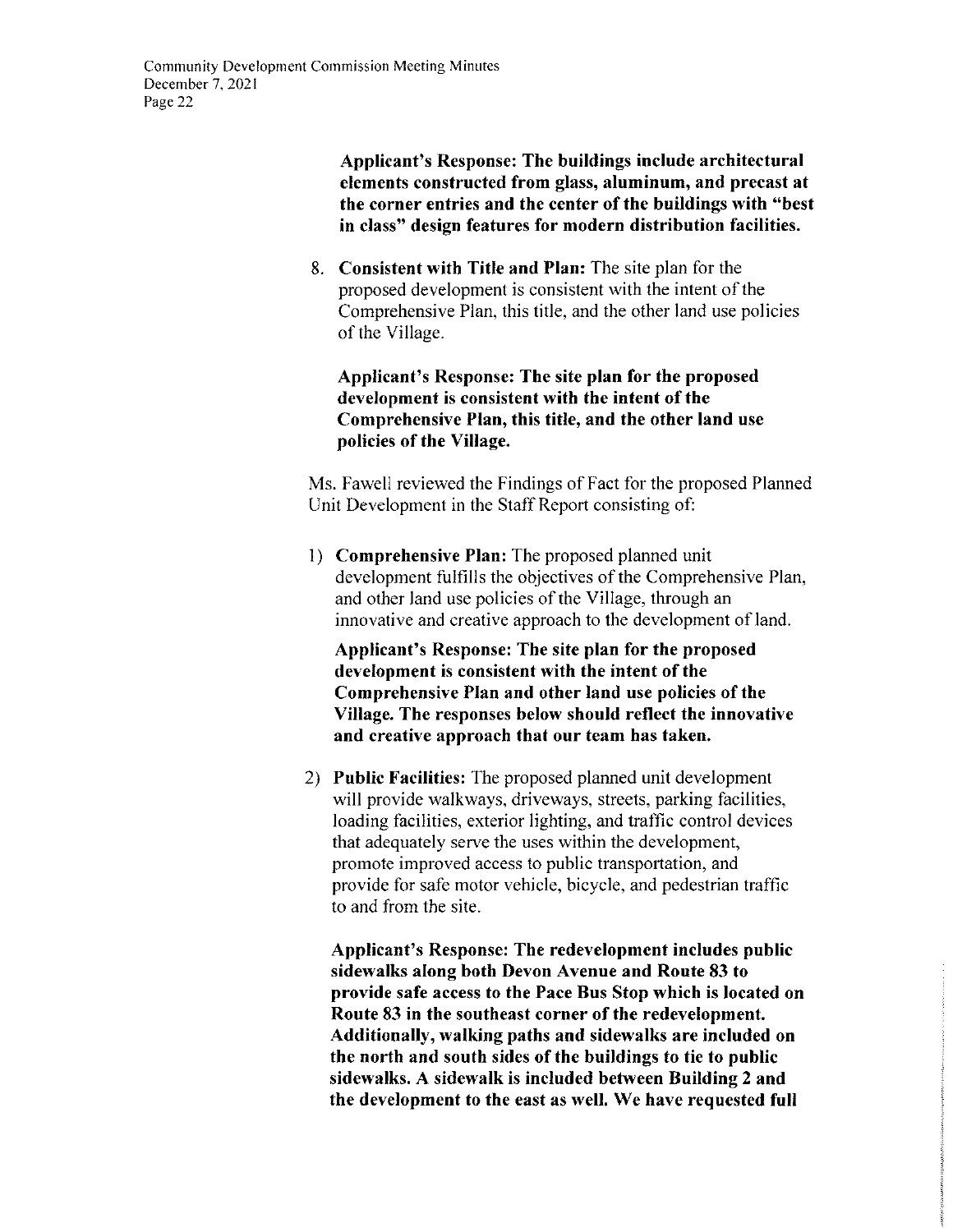**access curb cuts on Devon Avenue and three-quarter access for the existing curb cut on Route 83. New curb cuts on Devon Avenue and Route 83 have been designed by a traffic engineer to account for traffic flow, separation of cars and trucks, adjacent driveways, and existing grades. The locations have been submitted to IDOT and Cook County for approval.** 

3) **Landscaping and Screening:** The proposed planned unit development will provide landscaping and screening that enhances the Village's character and livability, improves air and water quality, reduces noise, provides buffers, and facilitates transitions between different types of uses.

**Applicant's Response: Green space areas have been increased from the I-2 zoning requirements. A green space is provided on the east side of the subject development in coordination with the neighboring redevelopment. The landscape plan exceeds the code required plantings for any typical industrial development. A water feature is included at the park entry on Route 83 to enhance the industrial park.** 

4) **Site Design:** The proposed planned unit development will incorporate sustainable and low impact site design and development principles.

#### **Applicant's Response: The proposed development will incorporate sustainable and low impact site design and development principles.**

5) **Natural Environment:** The proposed planned unit development will protect the community's natural environment to the greatest extent practical, including existing natural features, water courses, trees, and native vegetation.

**Applicant's Response: Green space areas have been increased from the 1-2 zoning requirements. A green space is provided on the east side of the subject development in coordination with the neighboring redevelopment. A water feature is included at the park entry on Route 83 to enhance the industrial park.** 

6) **Utilities:** The proposed planned unit development will be provided with underground installation of utilities when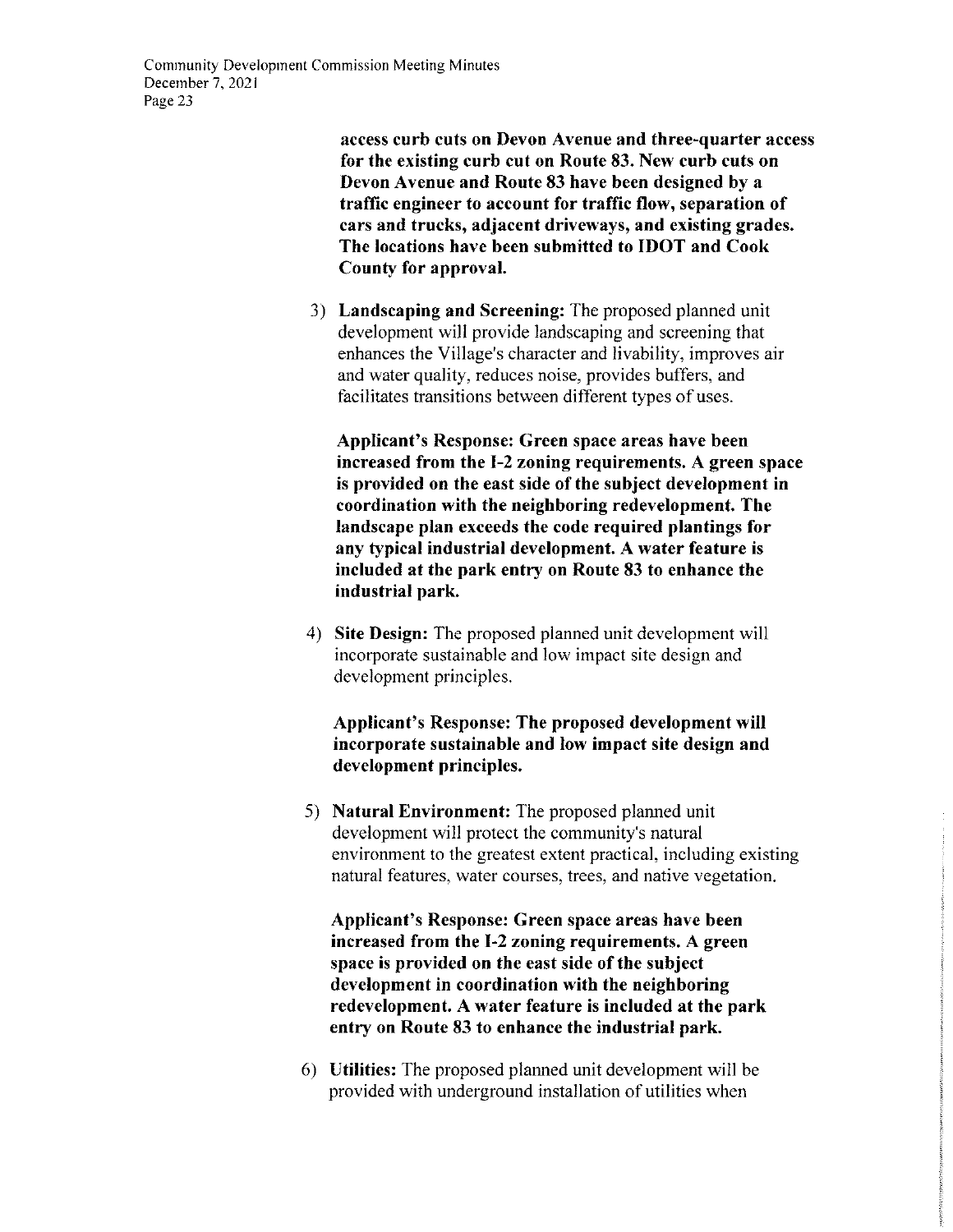feasible, including electricity, cable, and telephone, as well as appropriate facilities for storm sewers, stormwater retention, and stormwater detention.

**Applicant's Response: The current redevelopment work includes bringing new water and sanitary sewers to the proposed buildings. All stormwater will be accounted for and contained on site via underground detention and will be released at the required rate. All new franchise utilities (Com Ed, Nicor, AT&T, etc.) will be installed underground for the new buildings.** 

Ms. Fawell stated Staff recommends the Approval of the above Findings of Fact and therefore the Approval of the Planned Unit Development Amendment with the following conditions:

- I. Proposed development of the western portion of the subject site shall be in accordance with the following plans, except as amended herein:
	- a. Site plan, floor plan, elevations, building renderings by Prologis dated 11.12.21; Engineering plans by Kimley-Horn dated 10.15.21; and Photometric plan by Jan Electric dated 10.14.21.
- 2. All conditions of approval required of the Preliminary Planned Unit Development (Ord. No. 66-2020) and the Final Planned Unit Development (Ord. No. 21-2021) are consequently conditions of approval of the Planned Unit Development Amendment; and
- 3. The Zoning Administrator has final review authority over the architectural design of the buildings.

There were no questions from the Commission.

#### Motion: Commissioner Chambers made a motion to close CDC Case No. 2021-37. Commissioner Wasowicz seconded the motion.

ROLL CALL: Ayes: Rowe, Chambers, King, Marcotte, Wasowicz

Nays: None

All were in favor. Motion carried.

Chairman Rowe closed CDC Case No. 2021-37 at 7:38 p.m.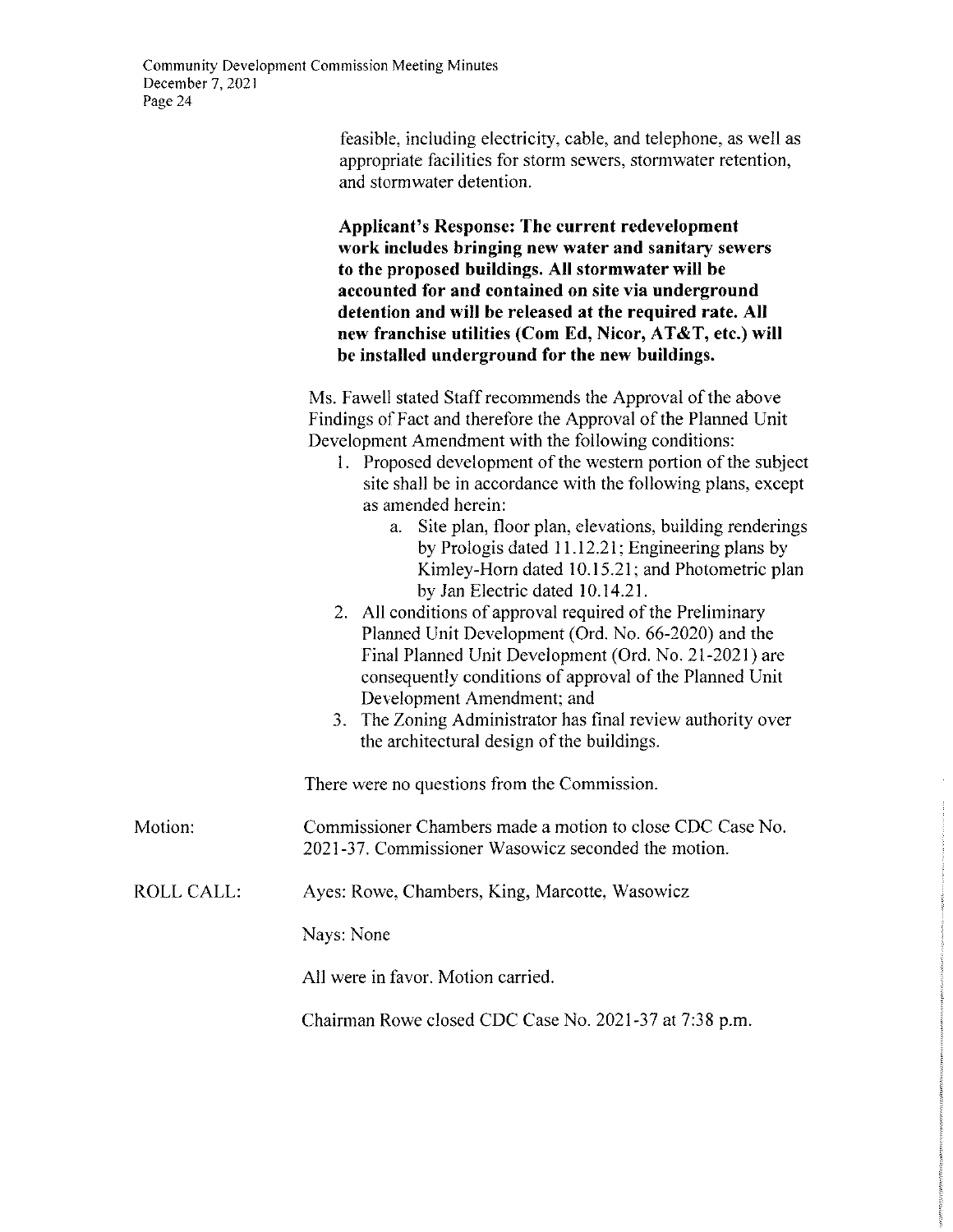**Community Development Commission Meeting Minutes**  December 7, 2021 Page 25

| Motion:                                                                      | Commissioner Wasowicz made a combined motion to approve the<br>Findings of Fact and Approval of an Amendment to a Planned Unit<br>Development, Municipal Code Section 10-4-4. Commissioner<br>Chambers seconded the motion.                                                                                                                                                                                                                                                                                                                                                                                                                                                                                                                                                                                                                                                                                                                                                                                                                                              |
|------------------------------------------------------------------------------|--------------------------------------------------------------------------------------------------------------------------------------------------------------------------------------------------------------------------------------------------------------------------------------------------------------------------------------------------------------------------------------------------------------------------------------------------------------------------------------------------------------------------------------------------------------------------------------------------------------------------------------------------------------------------------------------------------------------------------------------------------------------------------------------------------------------------------------------------------------------------------------------------------------------------------------------------------------------------------------------------------------------------------------------------------------------------|
| <b>ROLL CALL:</b>                                                            | Ayes: Rowe, Chambers, King, Marcotte, Wasowicz                                                                                                                                                                                                                                                                                                                                                                                                                                                                                                                                                                                                                                                                                                                                                                                                                                                                                                                                                                                                                           |
|                                                                              | Nays: None                                                                                                                                                                                                                                                                                                                                                                                                                                                                                                                                                                                                                                                                                                                                                                                                                                                                                                                                                                                                                                                               |
|                                                                              | All were in favor. Motion carried.                                                                                                                                                                                                                                                                                                                                                                                                                                                                                                                                                                                                                                                                                                                                                                                                                                                                                                                                                                                                                                       |
| <b>Public Hearing:</b><br><b>Petitioner:</b><br>Location:<br><b>Request:</b> | CDC Case Number 2021-38<br>Victor Hugo Ramos-Carillo<br>244 South Center Street<br>Variation, Paved Parking Area<br>Municipal Code Section $10 - 8 - 8 - G.4$                                                                                                                                                                                                                                                                                                                                                                                                                                                                                                                                                                                                                                                                                                                                                                                                                                                                                                            |
| Motion:                                                                      | Commissioner Chambers made a motion to open CDC Case No.<br>2021-38. Commissioner Wasowicz seconded the motion.                                                                                                                                                                                                                                                                                                                                                                                                                                                                                                                                                                                                                                                                                                                                                                                                                                                                                                                                                          |
| <b>ROLL CALL:</b>                                                            | Upon roll call the following Commissioners were present:<br>Rowe, Chambers, King, Marcotte, Wasowicz<br>Absent: Ciula, Czarnecki<br>A quorum was present.                                                                                                                                                                                                                                                                                                                                                                                                                                                                                                                                                                                                                                                                                                                                                                                                                                                                                                                |
|                                                                              | Chairman Rowe opened CDC Case No. 2021-38 at 7:40 p.m.                                                                                                                                                                                                                                                                                                                                                                                                                                                                                                                                                                                                                                                                                                                                                                                                                                                                                                                                                                                                                   |
|                                                                              | Village Planner, Kelsey Fawell was present and sworn in by<br>Chairman Rowe. Ms. Fawell stated a Legal Notice was published<br>in the Daily Herald on November 18, 2021. Ms. Fawell stated a<br>certified copy of the Legal Notice is maintained in the CDC file<br>and is available for viewing and inspection at the Community $\&$<br>Economic Development Department during regular business hours.<br>Ms. Fawell stated Village personnel posted a Notice of Public<br>Hearing sign on the property, visible from the public way on<br>November 18, 2021. Ms. Fawell stated on November 17, 2021<br>Village personnel mailed from the Bensenville Post Office via<br>First Class Mail a Notice of Public Hearing to taxpayers of record<br>within 250' of the property in question. Ms. Fawell stated an<br>affidavit of mailing executed by $C & ED$ personnel and the list of<br>recipients are maintained in the CDC file and are available for<br>viewing and inspection at the Community $&$ Economic<br>Development department during regular business hours. |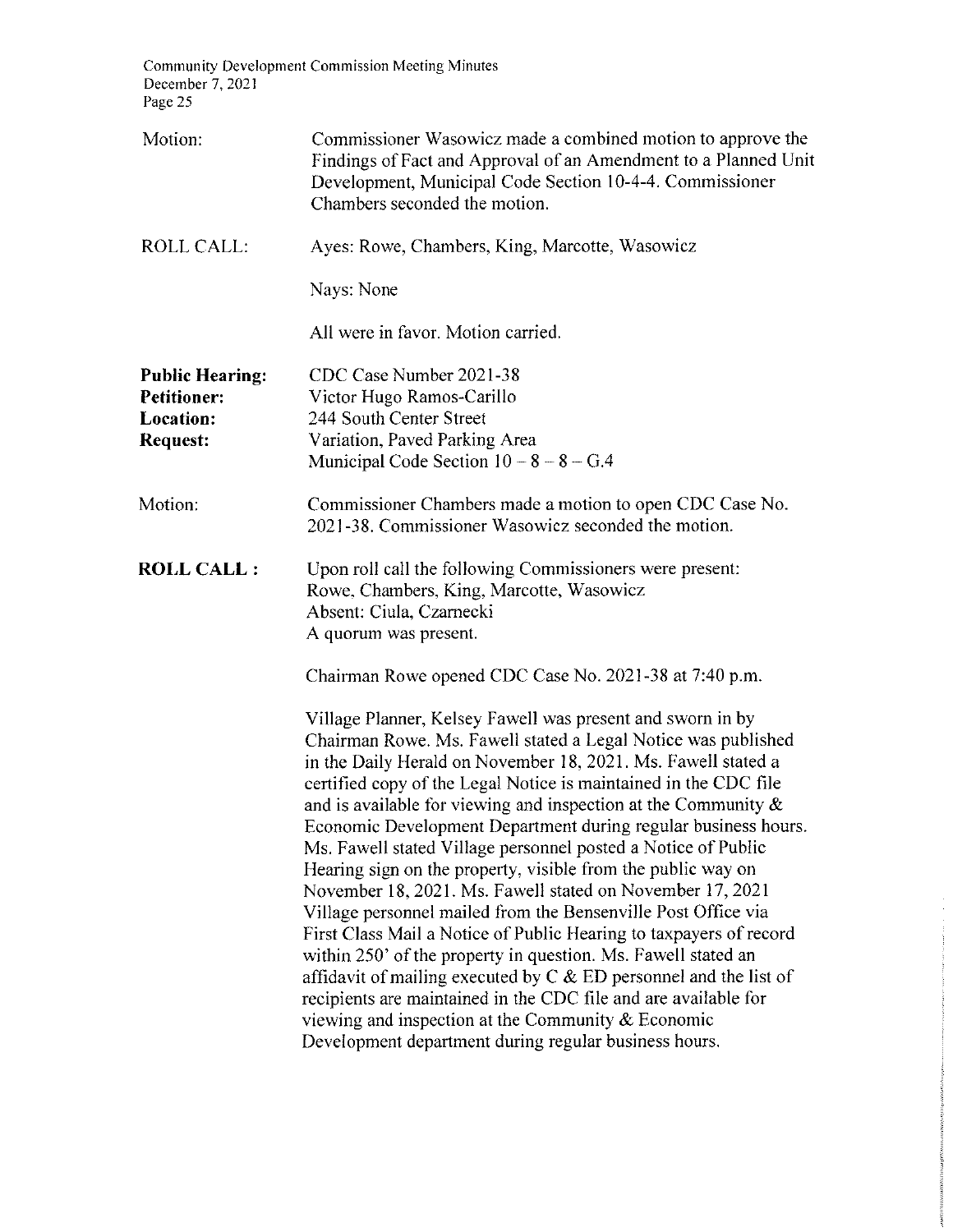Ms, Fawell stated the Petitioner is seeking a Variation to allow two paved parking areas, one on either side of a detached garage, to be accessed from the alley. Ms. Fawell stated the existing area on the north side of the garage is approximately 14.5 feet by 20.2 feet; the proposed (currently gravel) space on south side is approximately 15.7 feet by 20.3 feet.

Jose Carrillo, son of property owner, was present and sworn in by Chairman Rowe. Mr. Carrillo stated he was present for his father who is recovering from back surgery. Mr. Carrillo stated the metal shed on the property was taken down but the family later changed their mind and moved it to a new location. Mr. Carrillo stated five people live in the house and all five have a vehicle.

There were no questions from the Commission.

# **Public Comment**

Chairman Rowe asked if there were any members of the Public that would like to make comment. There were none.

Ms. Fawell reviewed the Findings of Fact for the proposed variation in the Staff Report consisting of:

I. **Public Welfare:** The proposed Variation will not endanger the health, safety, comfort, convenience, and general welfare of the public.

**Applicant's Response: We will comply with all the above.** 

2. **Compatible with Surrounding Character:** The proposed Variation is compatible with the character of adjacent properties and other property within the immediate vicinity of the proposed Variation.

#### **Applicant's Response: Yes, this proposed variation is compatible with all indicated above.**

3. **Undue Hardship:** The proposed Variation alleviates an undue hardship created by the literal enforcement of this title.

# **Applicant's Response: Yes, it will alleviate it.**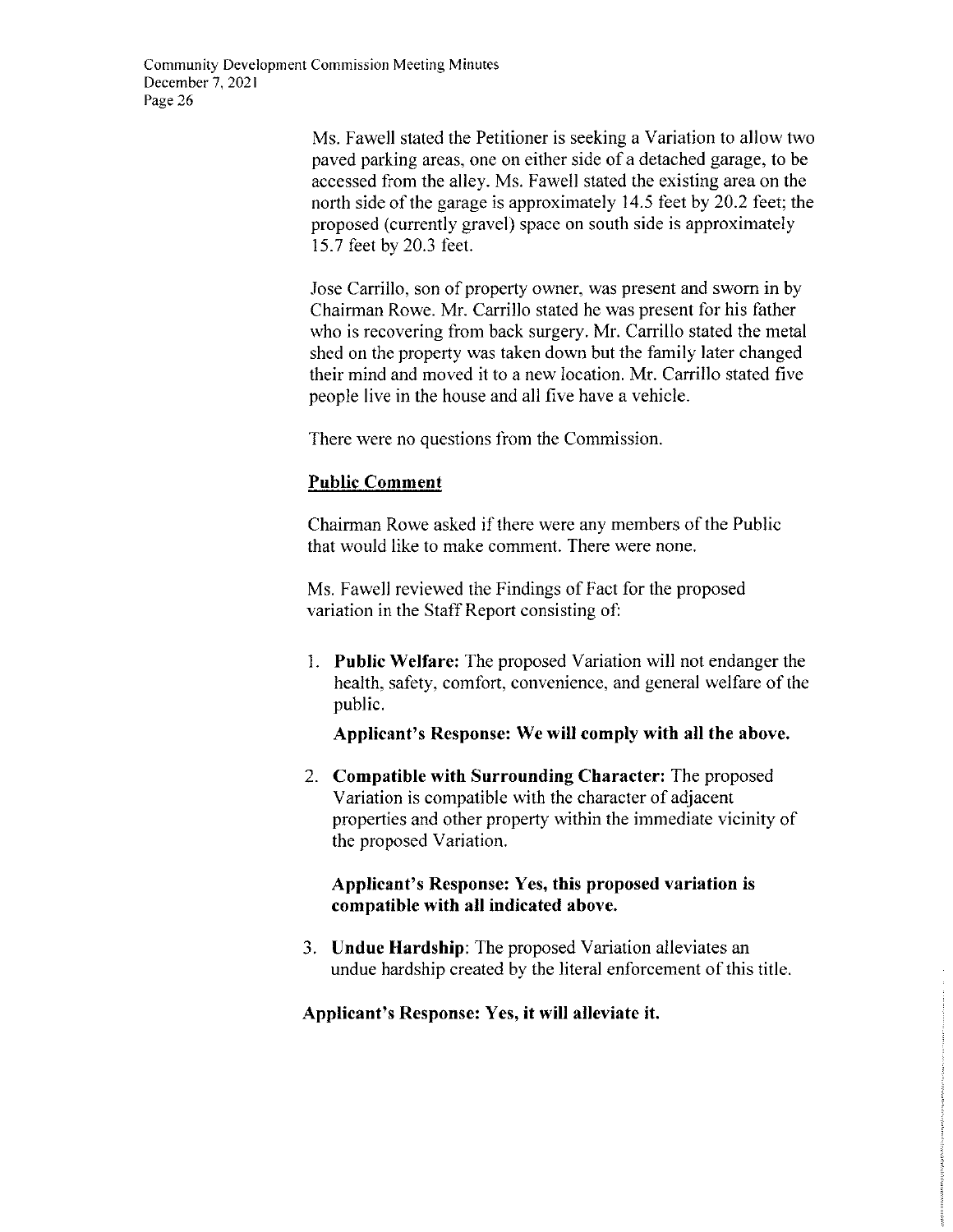4. **Unique Physical Attributes:** The proposed Variation is necessary due to the unique physical attributes of the subject property, which were not deliberately created by the applicant.

# **Applicant's Response: Yes, the proposed variation is totally necessary for our property.**

5. **Minimum Deviation Needed:** The proposed Variation represents the minimum deviation from the regulations of this title necessary to accomplish the desired improvement of the subject property.

#### **Applicant's Response: Yes, we need the proposed variation to accomplish the desired improvement.**

6. **Consistent with Ordinance and Plan:** The proposed Variation is consistent with the intent of the Comprehensive Plan, this title, and the other land use policies of the Village.

#### **Applicant's Response: Yes, the proposed variation is consistent all indicated above.**

Ms. Fawell stated Staff recommends the Approval of the above Findings of Fact and therefore the Approval of the Variation for a Paved Parking Area at 244 S Center Street with the following conditions:

- I) Driveway grade shall not negatively impact any neighboring properties. Drainage shall be pitched toward the alley;
- 2) The Petitioner shall move the shed so its location is in accordance with Village Codes. A permit is to be applied for;
- 3) The paved parking area on the south side of the garage shall have a maximum area of 10 feet by 20 feet; and
- 4) The paved parking area shall be located one foot or more from the interior lot line and three feet or less from the rear lot line.

There were no questions from the Commissioners.

Mr. Carrillo asked where they should park their fifth car?

Mr. Carrillo stated the surrounding properties park on the grass and asked why they were not being disciplined?

Ms. Fawell asked Mr. Carrillo to provide a list of properties and Code Enforcement would look into the issues.